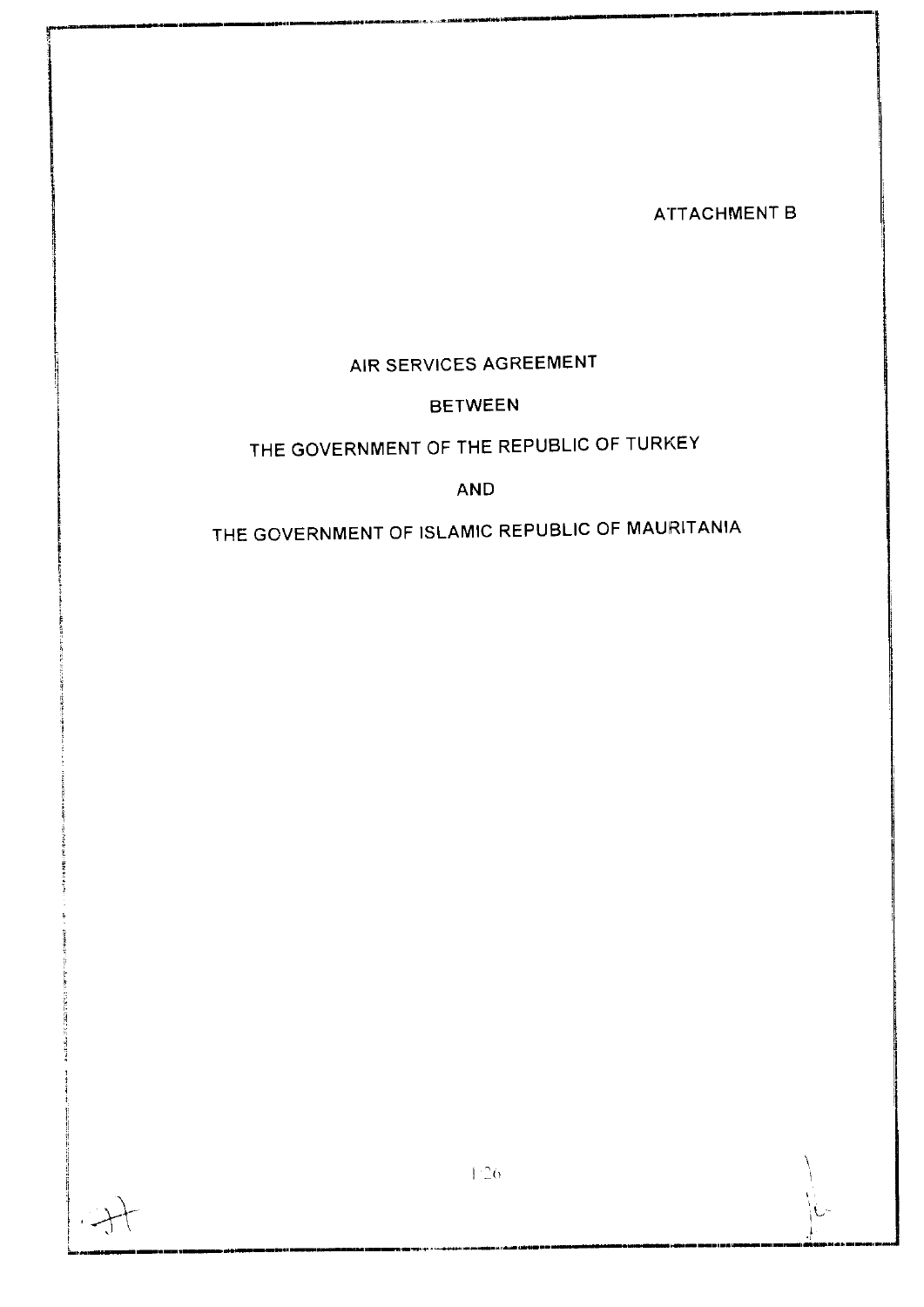# CONTENT

 $\rightarrow$ 

| <b>ARTICLE</b>  | <b>TITLE</b>                                    |
|-----------------|-------------------------------------------------|
| $\mathbf 1$     | <b>DEFINITIONS</b>                              |
| $\overline{2}$  | <b>GRANT OF RIGHTS</b>                          |
| 3               | DESIGNATION AND AUTHORIZATION                   |
| 4               | REVOCATION OR SUSPENSION OF OPERATING           |
|                 | <b>AUTHORIZATION</b>                            |
| 5               | <b>CAPACITY</b>                                 |
| 6               | <b>TARIFFS</b>                                  |
| $\overline{7}$  | TAXES, CUSTOMS DUTIES AND OTHER CHARGES         |
| 8               | DIRECT TRANSIT                                  |
| 9               | <b>USER CHARGES</b>                             |
| 10              | NON -NATIONAL PERSONNEL AND ACCESS TO LOCAL     |
|                 | <b>SERVICES</b>                                 |
| 11              | CURRENCY CONVERSION AND REMITTANCE OF EARNINGS  |
|                 | MUTUAL RECOGNITION OF CERTIFICATES AND LICENSES |
| 12 <sub>2</sub> | <b>AVIATION SAFETY</b>                          |
| 13              | <b>AVIATION SECURITY</b>                        |
| 14              | SECURITY OF TRAVEL DOCUMENTS                    |
| 15              | COMPUTER RESERVATION SYSTEMS (CRS)              |
| 16              |                                                 |
| 17              | <b>BAN ON SMOKING</b>                           |
| 18              | ENVIRONMENTAL PROTECTION                        |
| 19              | APPLICABILITY TO CHARTER/NON SCHEDULED FLIGHTS  |
| 20              | LEASING                                         |
| 21 <sup>°</sup> | FLIGHT SCHEDULE SUBMISSION                      |
| $22 -$          | <b>STATISTICS</b>                               |
| 23              | APPLICATION OF LAWS AND REGULATIONS             |
| $24 -$          | CONSULTATIONS AND AMENDMENT                     |
| 25 <sub>1</sub> | SETTLEMENT OF DISPUTES                          |
| 26              | <b>REGISTRATION</b>                             |
| 27              | MULTILATERAL AGREEMENTS                         |
| 28              | <b>TITLES</b>                                   |
| $29 -$          | <b>VALIDITY AND TERMINATION</b>                 |
| 30              | <b>ENTRY INTO FORCE</b>                         |
| annex i         | ROUTE SCHEDULE                                  |
| ANNEX II        | <b>CODE SHARING</b>                             |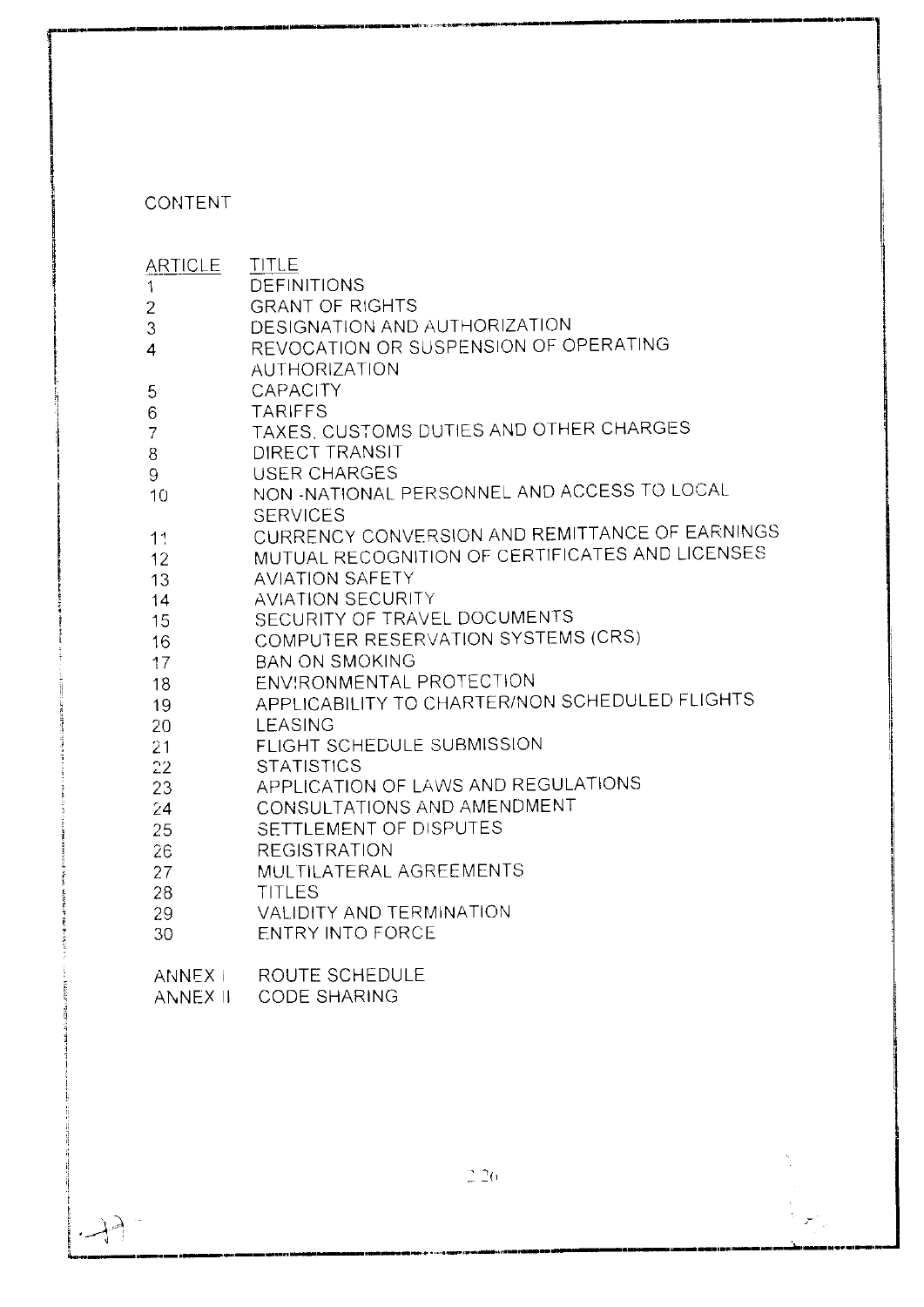The Government of the Republic of Turkey and the Government of Islamic Republic of Mauritania hereinafter referred to as "Contracting Parties".

Being Parties to the Convention on International Civil Aviation and International Air Services Transit Agreement both opened for signature at Chicago on the seventh day of December, 1944.

Desiring to facilitate the expansion of international air services opportunities.

Recognising that efficient and competitive international air services enhance economic growth, trade, tourism, investment and the welfare of consumers.

Desiring to ensure the highest degree of safety and security in international air services and reaffirming their grave concern about acts or threats against the security of aircraft, which jeopardise the safety of persons or property, adversely affecting the operation of air services and undermine public confidence in the safety of civil aviation, and

Desiring to conclude an Agreement for the purpose of establishing and operating air services between and beyond their respective territories.

HAVE AGREED AS FOLLOWS: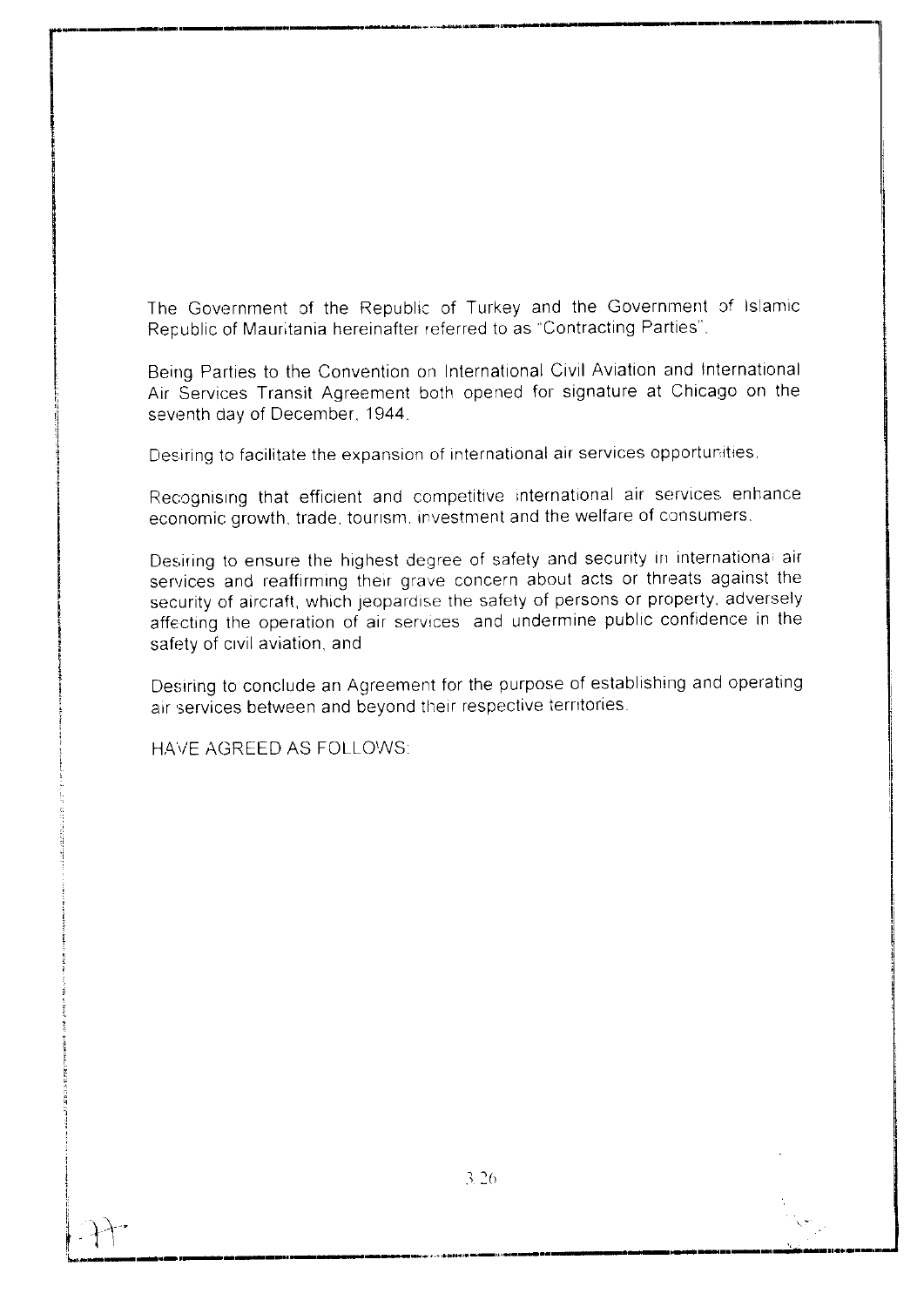# **ARTICLE I DEFINITIONS**

1. For the purpose of this Agreement, unless the context otherwise requires, the terms:

- a. "Aeronautical Authorities" means, in the case of the Republic of Turkey, the Ministry of Transport, Maritime Affairs and Communications, Directorate General of Civil Aviation (DGCA) and in the case of the Islamic Republic of Mauritania, Ministry of Equipment and Transport, National Agency of Civil Aviation, or in both cases any person or body authorised to exercise the functions presently assigned to the said authorities;
- b "Agreement" means, this Agreement, its Annexes and any amendments thereto:
- c. "Agreed services" means, the international air services which can be operated, according to provisions of this Agreement on the specified routes;
- d "Annex" means the Annex to this Agreement or any amendments thereto, in accordance with the provisions of Article 24 (Consultations and Amendment) of this Agreement.
- e. 'Air service" "international air service", "airline" and "stop for non-traffic purposes" have the meanings specified in Article 96 of the Convention;
- f. "Capacity" means,

-in relation to an aircraft, the payload of that aircraft available on the route or section of a route.

-in relation to a specified air service, the capacity of the aircraft used on such service multiplied by the frequency operated by such aircraft over a given period on a route or section of a route:

- g. "Convention" means the Convention on International Civil Aviation opened for signature at Chicago on the seventh day of December, 1944 and includes any Annex adopted under Article 90 of that Convention and any amendment of the Annexes of the Convention under Articles 90 and 94 thereof, so far as those annexes and amendments have become effective for or been ratified by both Contracting Parties;
- h. "Designated airline(s)" means any airline(s) which has/have been designated and authorized in accordance with Article 3 (Designation and Authorization) of this Agreement;

 $4/26$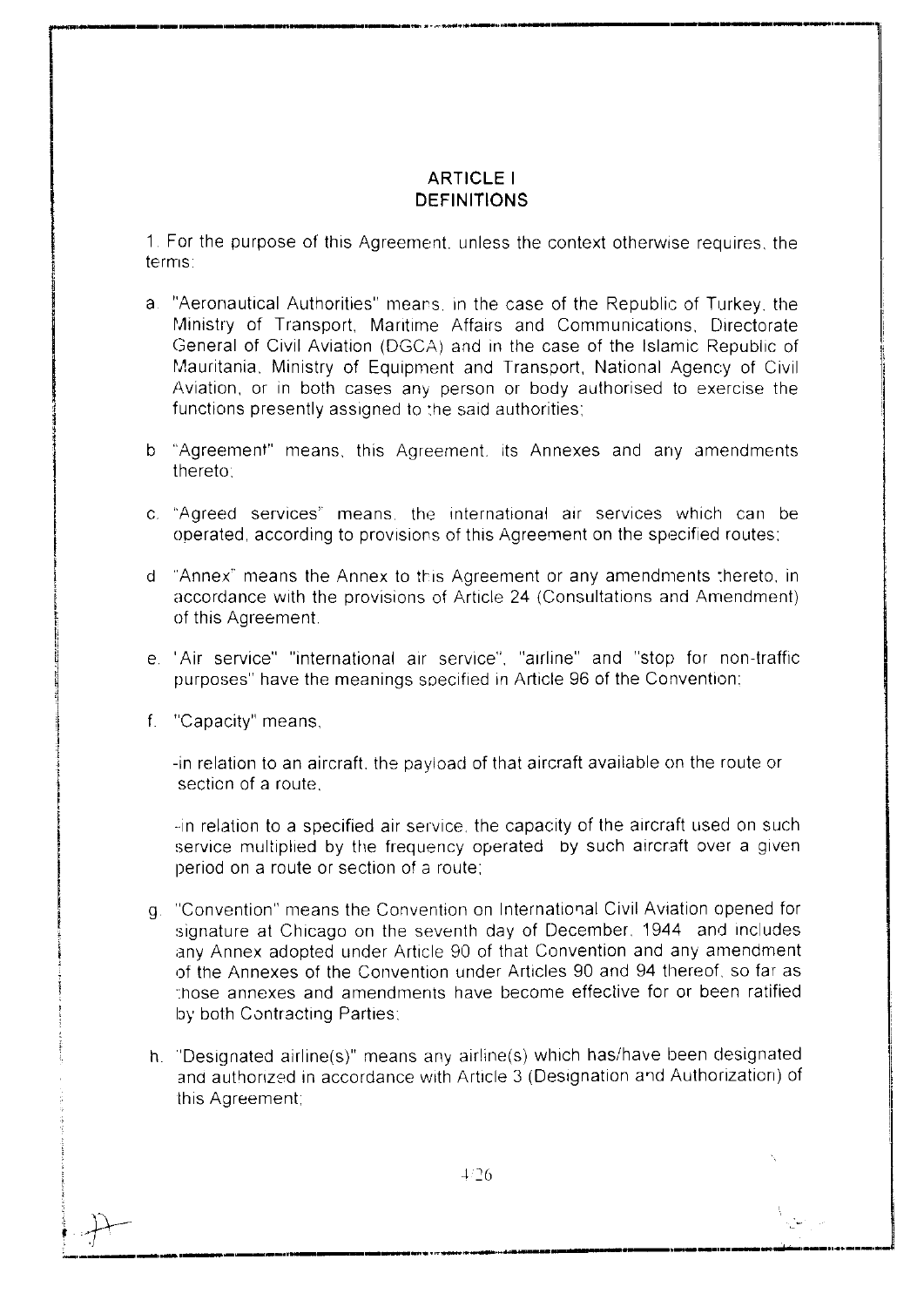- i. "Ground-handling" means and includes but is not limited to passenger, cargo and baggage handling. and the provision of catering facilities and./or services:
- j. "ICAO" means the International Civil Aviation Organization;
- k 'Interrational air transportatior' means air transportation which passes through the air space over the territory of more than one State:
- l.  $\,$  'Marketing airline" means an airline that offers air transportation on an aircraft operated by another airline, through code-sharing.
- m. 'Schedule" means the schedule of the routes to operate air transportation services annexed to the present Agreement and any modifications thereto as agreed in accordance with the provisions of Article 24 (Consultations and Amendment) of the present Agreement;
- n. "Specified routes" means the routes established or to be established in the Annex to this Agreement;
- o. "Spare parts" means, articles of a repair or replacement nature for incorporation in an aircraft, including engines;
- Tariff" means any fare, rate or charge, the prices to be paid for the carriage of passengers, baggage and/or cargo. excluding mail, in air transportation. ncluding any other mode of transportation in connection therewith, charged by airlines, including their agents and the conditions governing the availability of such fare, rate or charge.
- q. Herritory" has the meaning specified in Article 2 of the Convention:
- 'Traffic" means, passengers, baggage, cargo and mail;  $\mathbf{r}$
- s. 'Regular equipment" means articles. other than stores and spare parts of a removable nature, for use on board an aircraft during flight, including first aid and survival equipment;
- 'User charges" means fees or rates levied for the use of airports, navigational facilities and other related seruices offered by one Contracting Party to the other.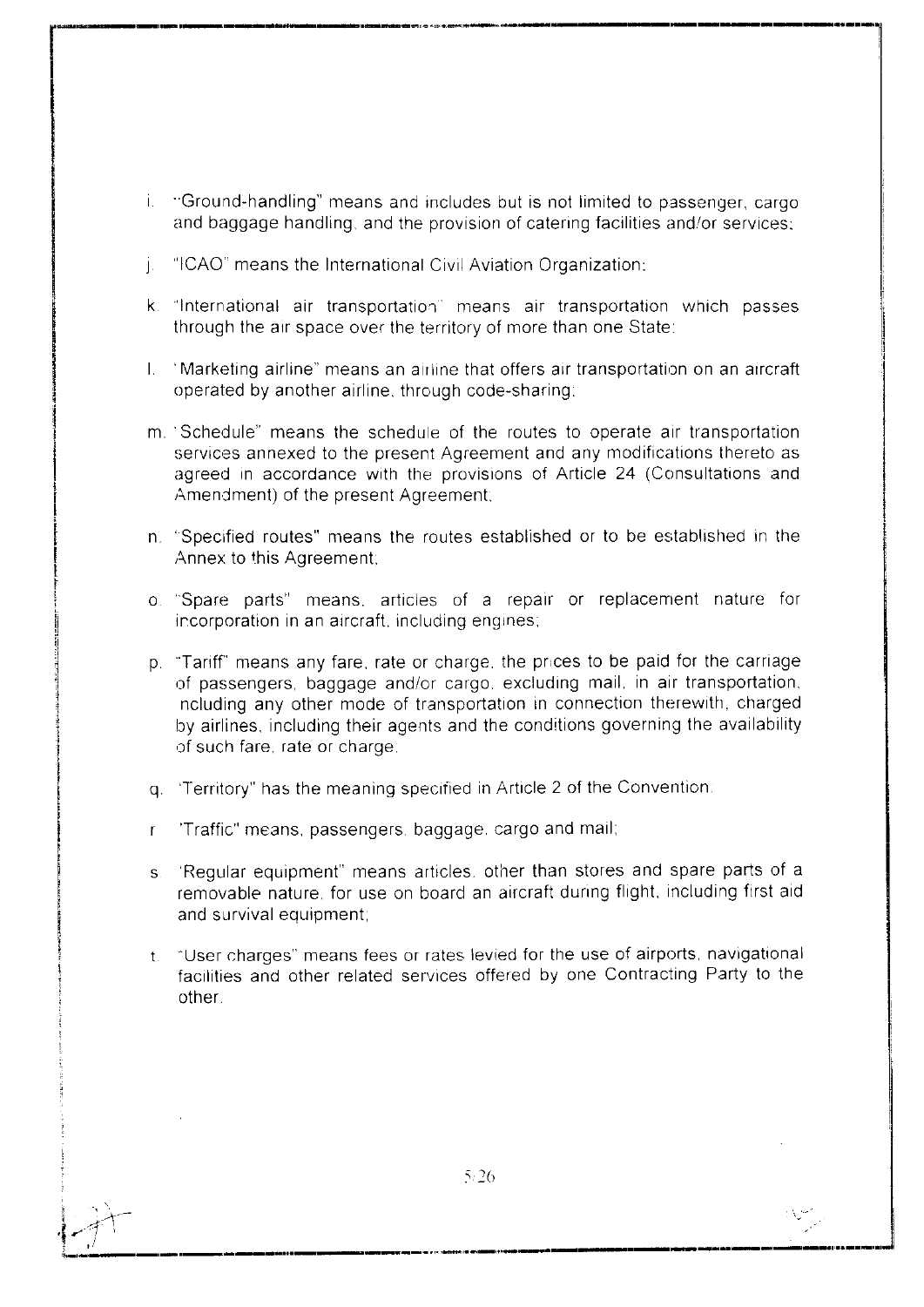# **ARTICLE 2 GRANT OF RIGHTS**

- 1 Each Contracting Party grants to the other Contracting Party the following rights for the conduct of scheduled international air services on the routes specified in Annex I to this Agreement by the designated airlines of the other Contracting Party:
	- a to fly without landing across the territory of the other Contracting Party.
	- b. to make stops in the said territory for non-traffic purposes.
	- c. to make stops in the territory at the points specified for that route in Annex I to this Agreement for the purpose of embarking disembarking the international traffic in combination or separately.
	- d. the rights otherwise specified in this Agreement.
- 2. Nothing in paragraph (1) of this Article shall be deemed to confer on the airlines of one Contracting Party the privilege of taking up. in the territory of the other Contracting Party, traffic carried for remuneration or hire and destined for another point in the territory of that other Contracting Party.

# **ARTICLE 3** DESIGNATION AND AUTHORISATION

- 1. Each Contracting Party shall have the right to designate one or more airlines for the purpose of operating the agreed services on the specified routes. Such designation shall be effected by virtue of a written notification through diplomatic channels.
- 2. On receipt of such designation, the aeronautical authorities of other Contracting Party shall, subject to paragraphs (3) and (4) of this Article, grant without delay to the designated airline(s) the appropriate operating authorization.
- 5. The Aeronautical Authorities of one Contracting Party may require an airline(s) designated by the other Contracting Party to satisfy that it is (they are) qualified to fulfill the conditions prescribed under the laws and regulations normally and reasonably applied to the operations of international air services by such authorities in conformity with the provisions of the Convention.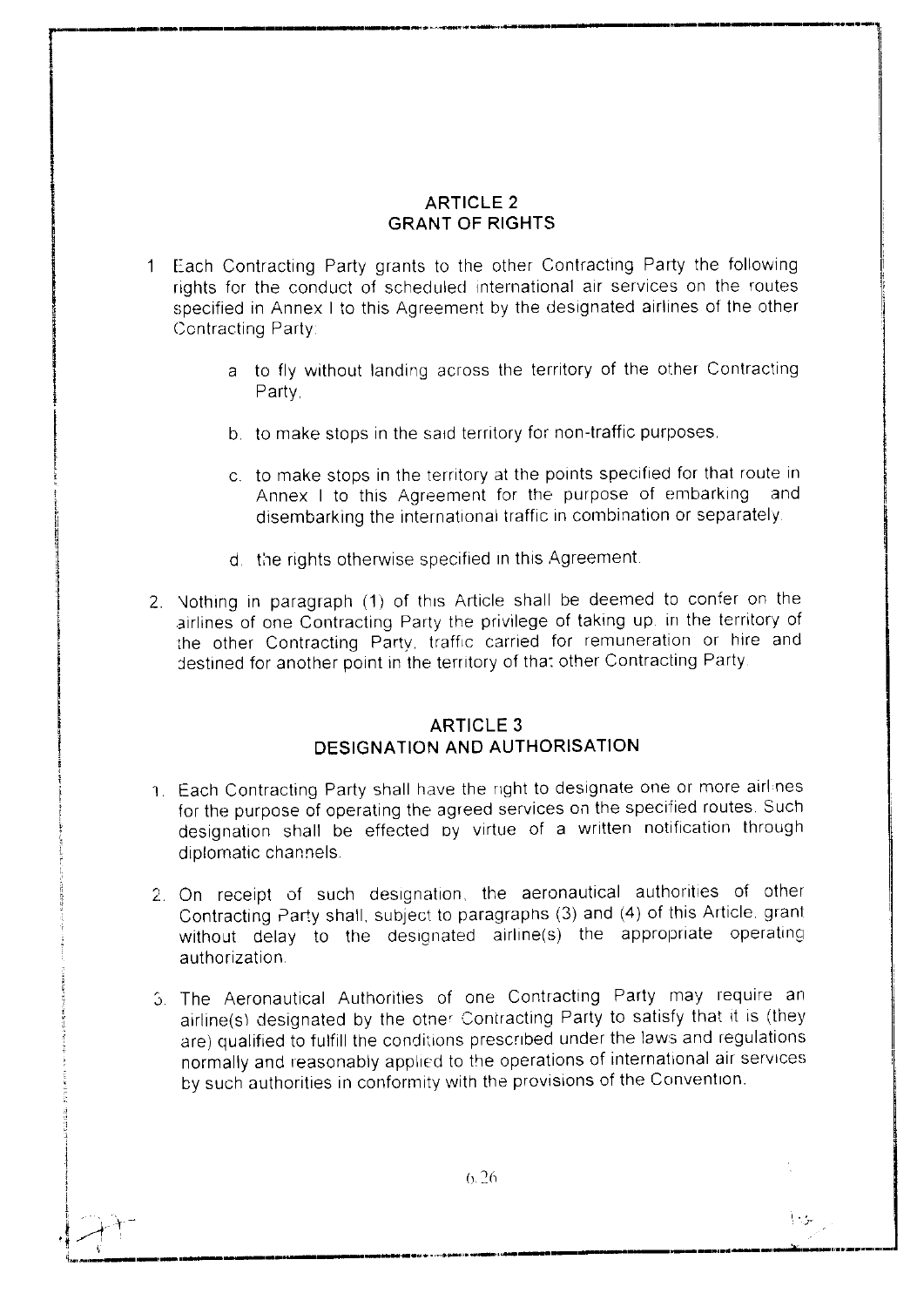- 4. Each Contracting Party shall have the right to refuse to grant the operating authorizations referred to in paragraph (2) of this Article, or to impose such conditions as it may deem necessary on the exercise by a designated airline of the rights specified in Article 2 (Grant of Rights) of this Agreement, in any case where the Contracting Party is not satisfied that:
	- a. substantial ownership and effective control of that airline are vested in the Contracting Party designating the airline or in its nationals; and/ or
	- b. the Government designating the airline is maintaining and administering the standards set forth in Article 13 (Aviation Safety) and Article 14 (Aviation Security) of this Agreement.
- 5. When an airline has been so designated and authorized, it may begin at any time to operate the agreed services, provided that a capacity agreed upon and a tariff established in accordance with the provisions of Article 5 (Capacity) and Article 6 (Tariffs) of this Agreement is in force in respect of that service.

# **ARTICLE 4** REVOCATION OR SUSPENSION OF OPERATING AUTHORISATION

- 1. Each Contracting Party shall have the right to revoke an operating authorization or to suspend the exercise of the rights specified in Article 2 (Grant of Rights) of this Agreement by an airline/s designated by the other Contracting Party, or to impose such conditions as it may deem necessary on the exercise of these rights:
	- a. in any case where it is not satisfied that substantial ownership and effective control of that airline is vested in the Contracting Party designating the airline or in its nationals: or,
	- b. in case of failure by that airline to comply with the laws or regulations of the Contracting Party granting the rights; or,
	- c. in case that airline otherwise fails to operate in accordance with the conditions prescribed under this Agreement.
- 2. Unless immediate revocation, suspension or imposition of the conditions mentioned in paragraph (1) of this Article is essential to prevent further infringements of laws or regulations, such right shall be exercised only after consultations aeronautical authorities of the State of other Contracting Party. In such a case consultations shall begin within a period of sixty (60) days from the date of request made by either Contracting Party for consultations.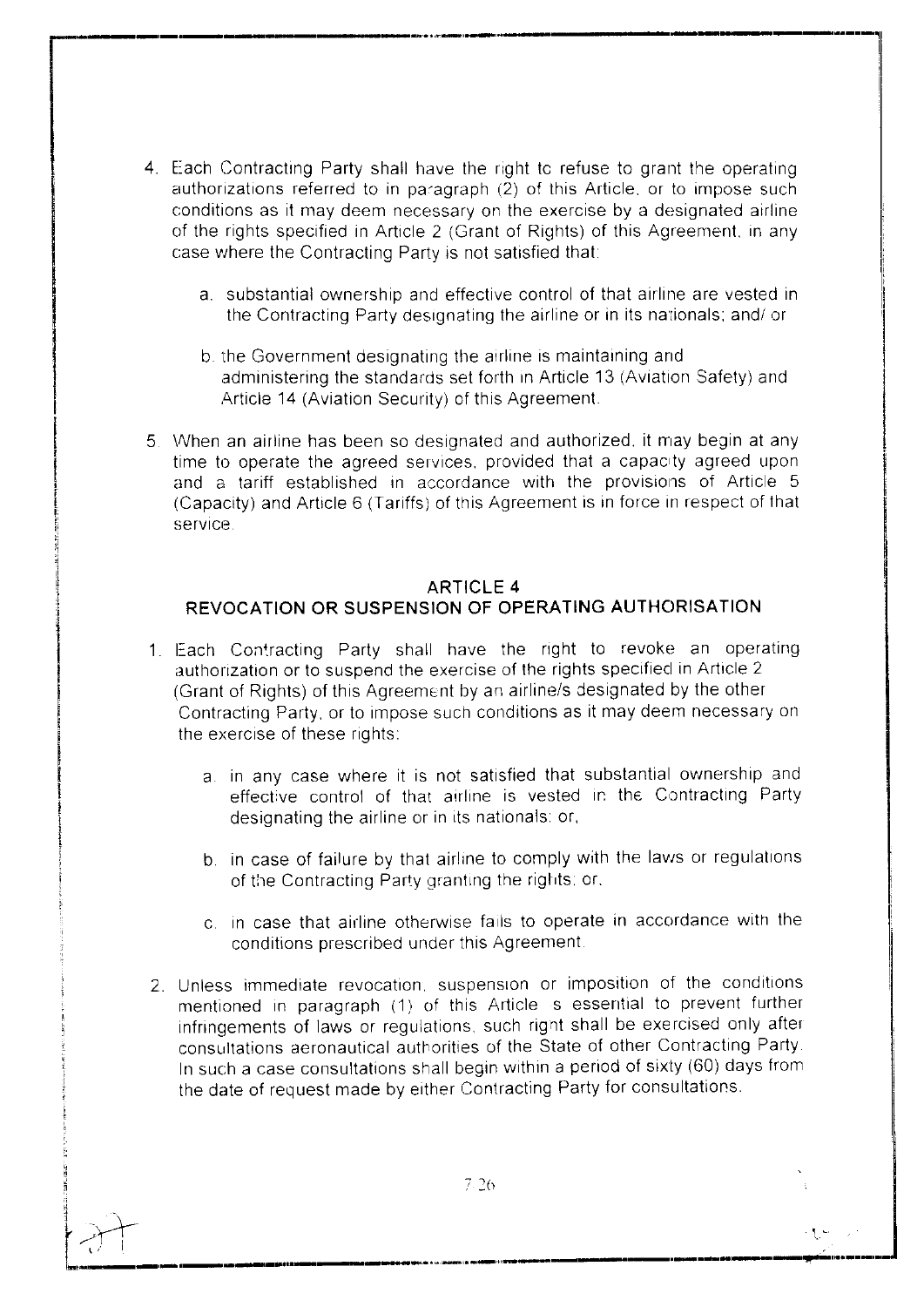# ARTICLE 5 **CAPACITY**

- 1. The designated airline(s) of each Contracting Party shall enjoy fair and equal opportunity for the operation of air services between the territories of two Contracting Parties.
- 2. In the operation by the designated airline(s) of either Contracting Party of the specified air services, the interests of the airline of the other Contracting Party shall be taken into consideration so as not to affect unduly the services which the latter provides on all or part of the same route.
- 3. The agreed services provided by the designated airlines of the Contracting Parties shall bear close relationship to the requirements of the public for transportation on the specified routes and shall have as their primary objective the provision, at a reasonable load factor, of capacity adequate to carry the current and reasonably anticipated requirements of passengers and cargo including mail between the territories of the Contracting Parties.
- 4. In the operation of the agreed services, the total capacity to be provided and the frequency of the services to be operated by the designated airlines of each Contracting Party shall be, at the outset, be mutually determined by the aeronautical authorities of the Contracting Parties before the services are Inaugurated. Such capacity and frequency of services initially determined rnay be reviewed and revised from time to time by said authorities.

#### ARTICLE 6 TARIFFS

- 1. Each Contracting Party shall allow the tariffs for international air services operated to/from/through its territory to be established by the designated airlines at reasonable levels due regard being paid to all relevant factors, including cost of operation, reasonable profit and the tariffs of other airlines. Intervention by the Contracting Parties shall be limited to :
	- $a)$ prevention of unreasonably discriminatory prices or practices;
	- protection of consumers from prices that are unreasonably high or restrictive due to the abuse of a dominant position; and b)
	- protection of airlines from prices that are artificially low due to direct  $C$ ) or indirect governmental subsrdy or support.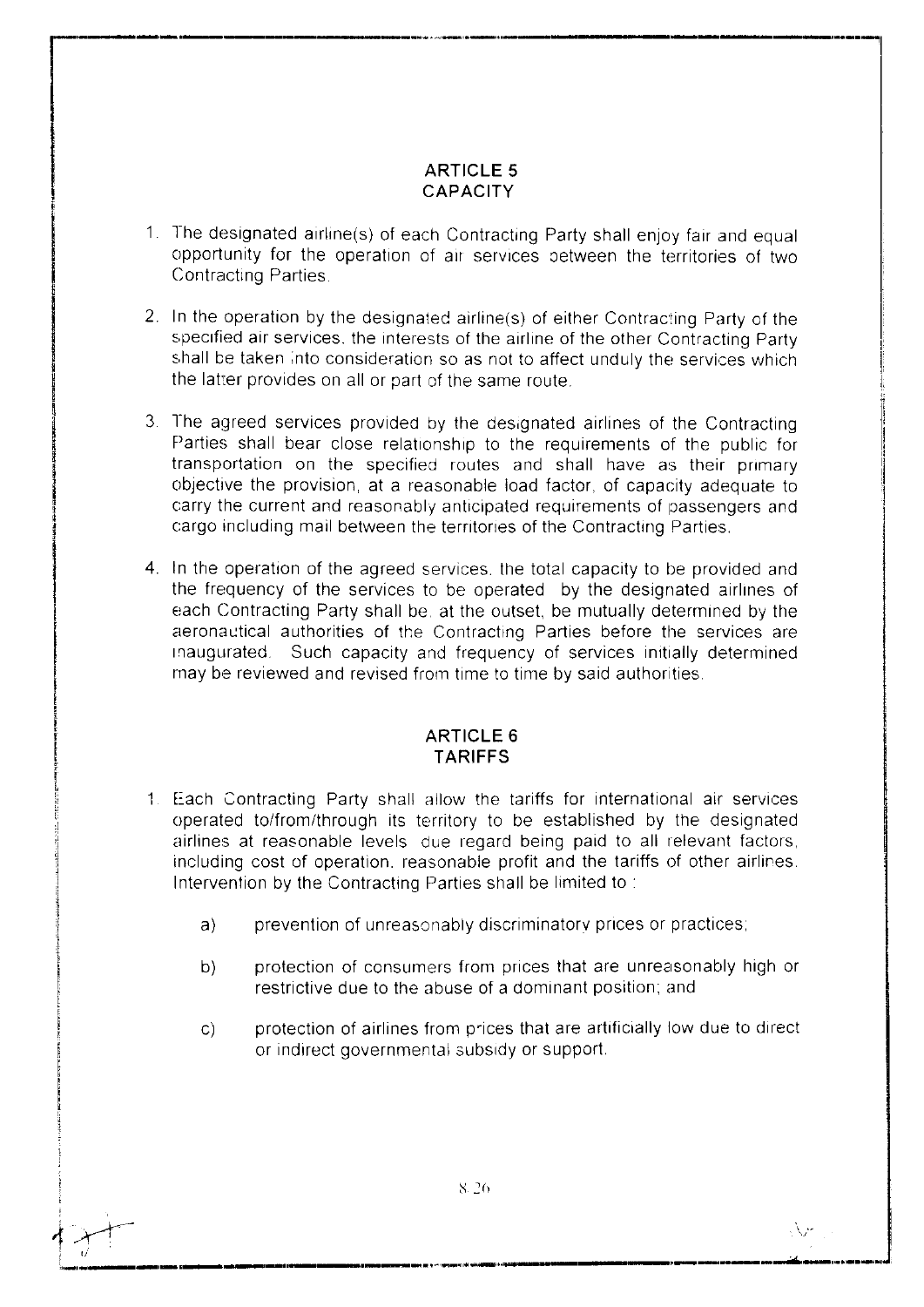2 The tarjffs established under paragraph (1) shall not be required to be fited by the designated airlines of one Contracting Party with the aeronautical authorities of the other Contracting Party for approval.

3. Neither Contracting Party shall allow its designated airline or airlines, in the establishment of tariffs, either in conjunction with any other airline or airlines or separately, to abuse market power in a way which has or is likely or intended to have the effect of severely weakening a competitor, being a designated airline of the other Contracting Party, or excluding such a competitor from a route.

4 The Contracting Parties agree that the following airline practices, in relation to the establishment of tariffs, may be regarded as possible unfair competitive practices which may merit closer examination:

- a. charging fares and rates on routes at levels which are in the aggregate, insufficient to cover the costs of providing the services to which they relate:
- b. the practices in question are sustained rather than temporary:
- c. the practices in question have a serious economic effect on, or cause significant damage to. designated airline(s) of the other Contracting Party, and
- d. behaviour indicating an abuse of dominant position on the route

 $5<sup>h</sup>$  ln the event that either aeronautical authority is dissatisfied with a tariff proposed or in effect for an airline of the other Contracting Party, the aeronautical authorities will endeavour to settle the matter through consultations, if so requested by either authority. In any event, the aeronautical authority of a Contracting Party shall not take unilateral action to prevent the coming into effect or continuation of a tariff of an airline of the other Contracting Party.

6. Notwithstanding the foregoing, the designated airlines of one Contracting Party shall provide on request, to the aeronautical authorities of the other Contracting Party the information relating to the establishment of the tariffs, in a manner and format as specified by such authorities.

7 No Contracting Party snall impose on the other Contracting Party's designated airlines a first-refusal requirement, uplift ratio, no-objection fee, or any other requirement with respect to capacity, frequency or traffic that would be inconsistent with the purposes of this Agreement.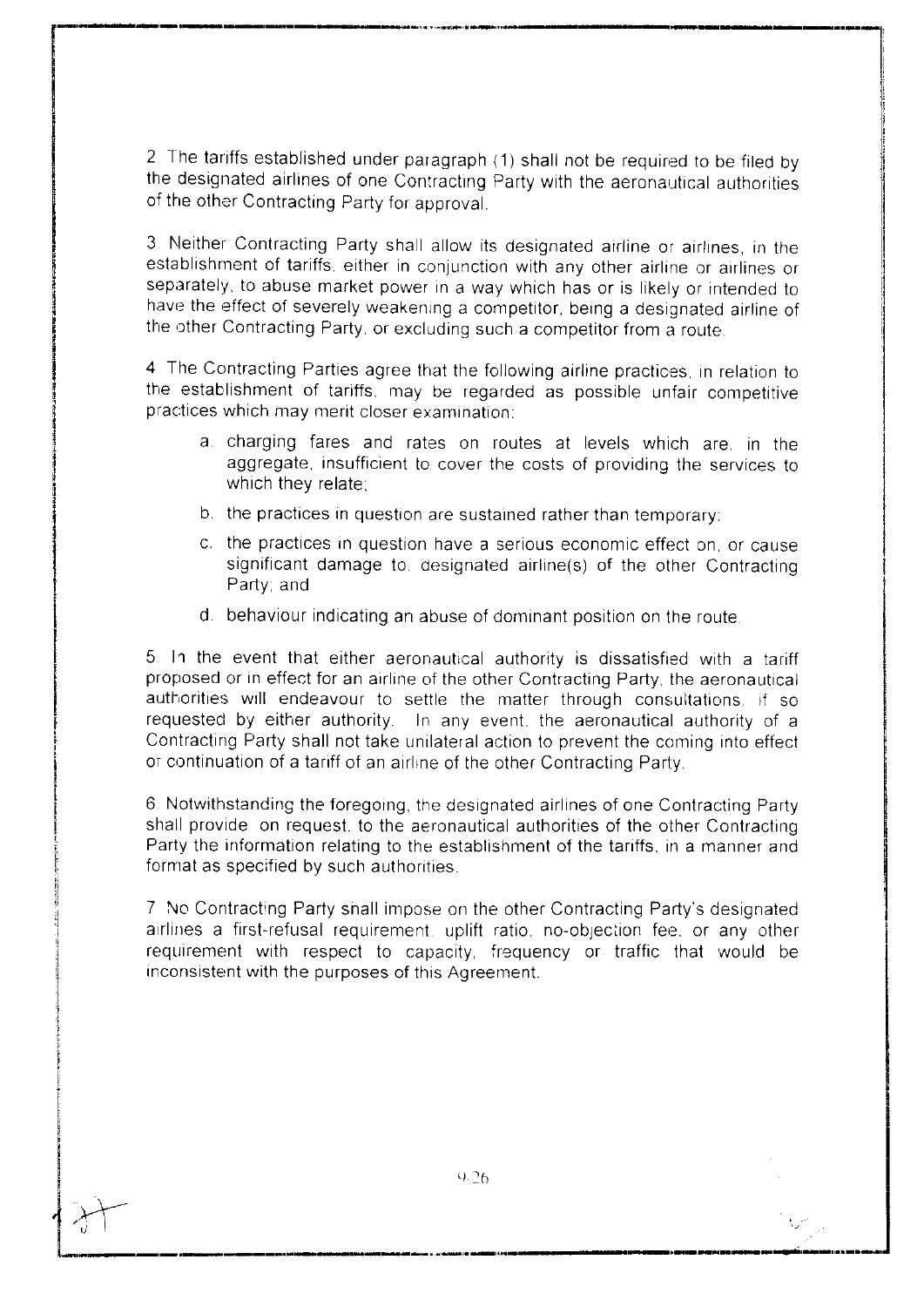# **ARTICLE 7 TAXES, CUSTOMS DUTIES** AND OTHER CHARGES

- 1. Aircraft operated on international air services by the designated airline of either Contracting Party, as well as their regular equipment, spare parts (including engines), supplies of fuels and lubricants (including hydraulic fluids), and aircraft stores (including food, beverages, tobacco and other products for sale to or use by passengers during flight) carried on board, such aircraft shall be exempt from all customs duties, inspection fees and other duties or taxes on arriving in the territory of the other Contracting Party, proviced such equipment and supplies remain on board the aircraft until such time as they are re-exported or are used on board aircraft on the part of the journey to be performed over that territory.
- 2. The following items also shall be exempt from the same duties and taxes, in relation with the exception of carriage corresponding to the service performed:
	- a aircraft stores taken on board in the territory of either Contracting Party, within limits fixed by the authorities of the said Contracting Party. and for use on board aircraft engaged in an international service of the Contracting Party,
	- b. spare parts (including engines) and regular airborne equipment entered into the territory of either Contracting Party for the maintenance or repair of aircraft used on international services by the designated airline(s) of the other Contracting Party,
	- c. fuel and lubricants (including hydraulic fluids) destined to supply aircraft operated on international services by the designated airline of the other Contracting Party, even when these supplies are to be used on the part of the journey to be performed over the territory of the Contracting Party in which they are taken on board,
	- d. printed ticket stock, airway bills any printed material bearing insignia of a designated airline of a Contracting Party and usual publicity material distributed without charge by that designated airline intended for use in the operation of international services until such time as they are reexported.
- 3. Materials referred to in paragraph (2) above shall be subject to supervision or control of customs authorities.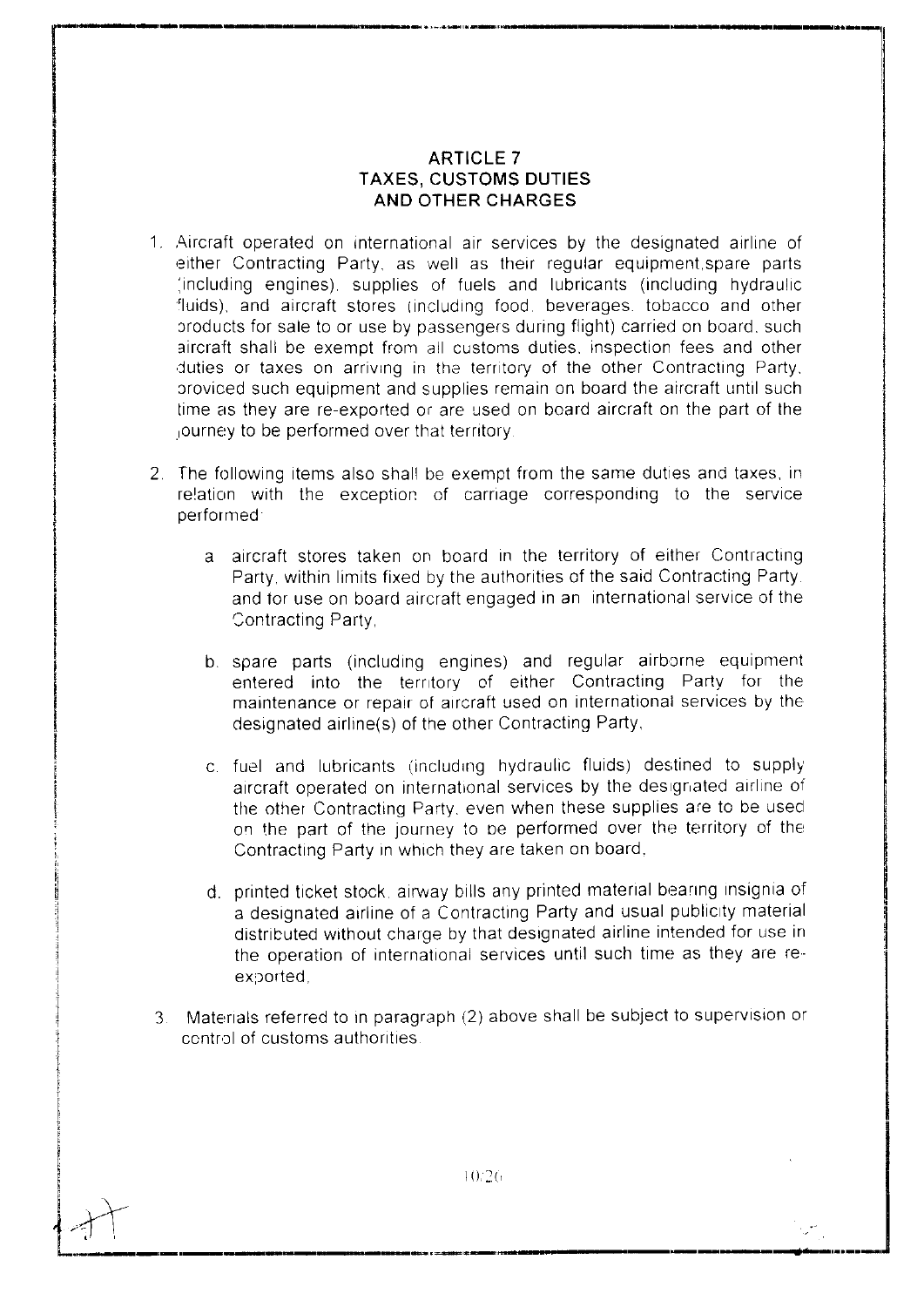- 4. The regular airborne equipment, spare parts (including engines), aircraft stores and supplies of fuels and lubricants (including hydraulic fluids) as well as the materials and supplies retained on board the aircraft of either Contracting Party may be unloaded in the territory of the other Contracting Party only with the approval of the customs authorities of such territory. In such case, they shall be placed under the supervision of the said authorities up to such time as they are re-exported or otherwise disposed of in accordance with customs regulations of that Contracting Party.
- 5. The fees corresponding to the services performed in relation to the storage and customs clearance will be charged in accordance with the national laws and regulations of the State of the Contracting Parties.

#### ARTICLE 8 DIRECT TRANSIT

Subject to the laws and regulations of each Contracting Party, passengers, baggage, cargo and mail in direct transit across the territory of one Coniracting Party and not leaving the area of the airport reserved for such purpose shall only be subject to a very simplified control except in respect of security measures against violence, air piracy and smuggling of narcotics & psychotropic substances. Such baggage, cargo and mail shall be exempt from customs, excse and similar duties. fees and charqes not based on the cost of services pro vided on arrival.

#### ARTICLE 9 USER CHARGES

- 1. Airports, aviation security and other related facilities and services that are provided in the territory of one Contracting Party shall be available for use by the airlines of the other Contracting Party on terms no less favourable than :he most favourable terms available to any airline engaged in similar nternational air services at the time arrangements for use are made.
- 2. The designated airline or airlines of one Contracting Party shall be permitted. n accordance with the national laws and regulations of both- Contracting Parties, to perform its own specified ground handling services in the territory of the other Contracting Party and, at its option. to have ground handling services provided in whole or in part by any agent authorized, if required by domestic laws and regulations. by the competent authorities of the other Contracting Party to provide such services.

 $11.26$ 

i  $\sim$  $\overline{\phantom{a}}$  $\lambda$   $$ ila metu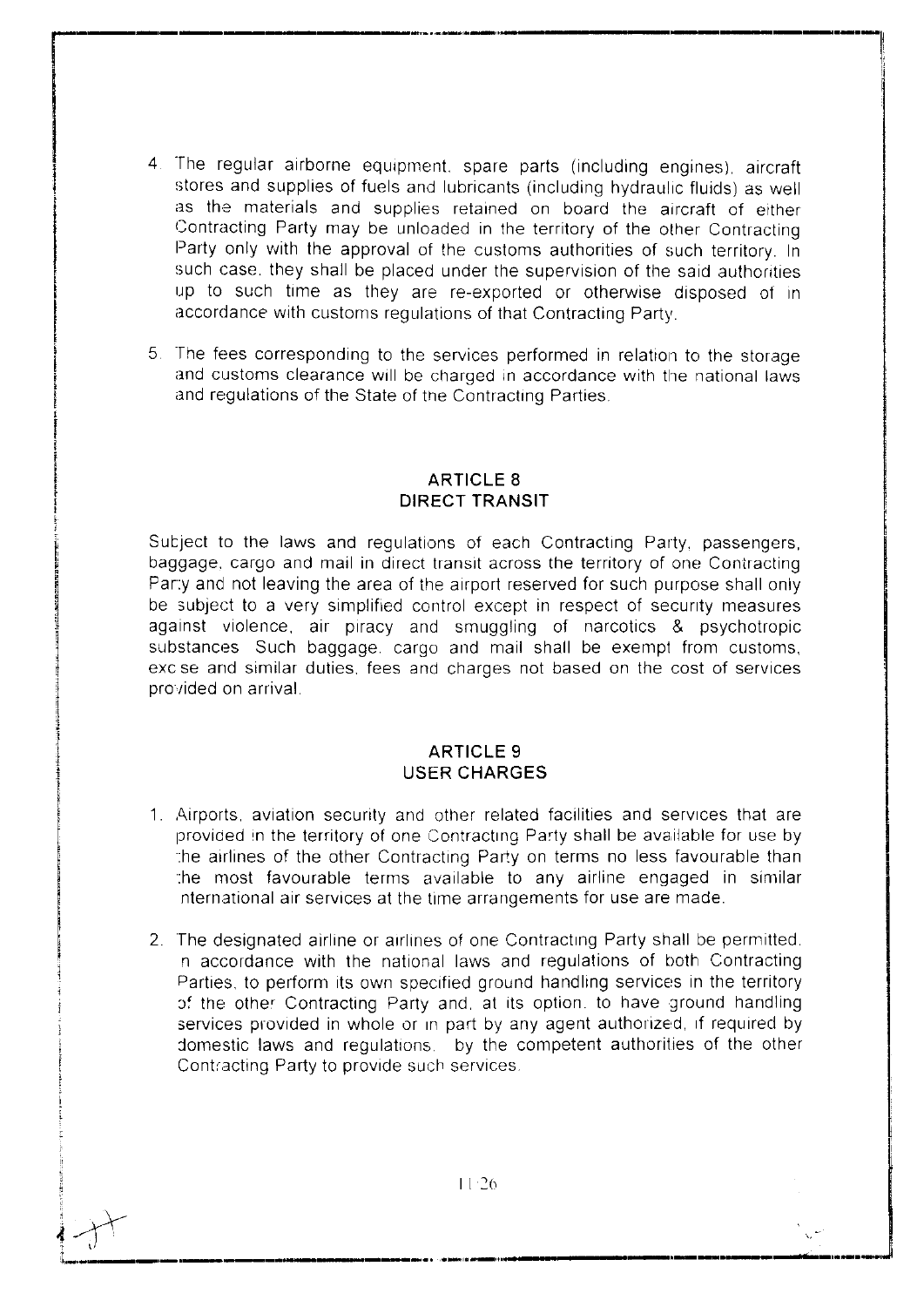- 3. The setting and collection of fees and charges imposed in the territory of one Contracting Party on an airline of the other Contracting Party for the use of airports, aviation security and other related facilities and services shall be just and fair. Any such fees and charges shall be assessed on an airline of the other Contracting Party on terms no less favourable than the most favourable terms available to any airline engaged in similar international air services at the time the fees or charges are imposed.
- 4. Each Contracting Party shall encourage discussions between its competent charging authorities and the airlines using the services and facilities, or where practicable, through airlines' representative organizations. Users shall be informed, with as much notice as possible, of any proposals for changes in user charges, to enable them to express their views before the changes are made

# **ARTICLE 10 NON- NATIONAL PERSONNEL AND ACCESS TO LOCAL SERVICES**

- 1. In accordance with the laws and regulations of the other Contracting Party relating to entry, residence and employment the designated airline or airlines of one Contracting Party shall be entitled to bring in and to maintain in the territory of the other Contracting Party their own administrative, commercial, sales, operational, technical and other specialist staff who are required for the operation of the agreed services.
- 2. These staff requirements may, at the option of the designated airline or airlines of one Contracting Party, be satisfied by its own personnel or by using the services and personnet of any other organization, company or airline operating in the territory of the other Contracting Party and which has been authorized to perform such services for other airlines.
- 3. The representatives and staff shall be subject to the laws and regulations in force of the other Contracting Party. Consistent with such laws and regulations each Contracting Party shall, on the basis of reciprocity and with the minimum of delay, grant the necessary employment authorizations, visitor visas or other similar documents to the representatives and staff referred to in paragraph (1) of this Article.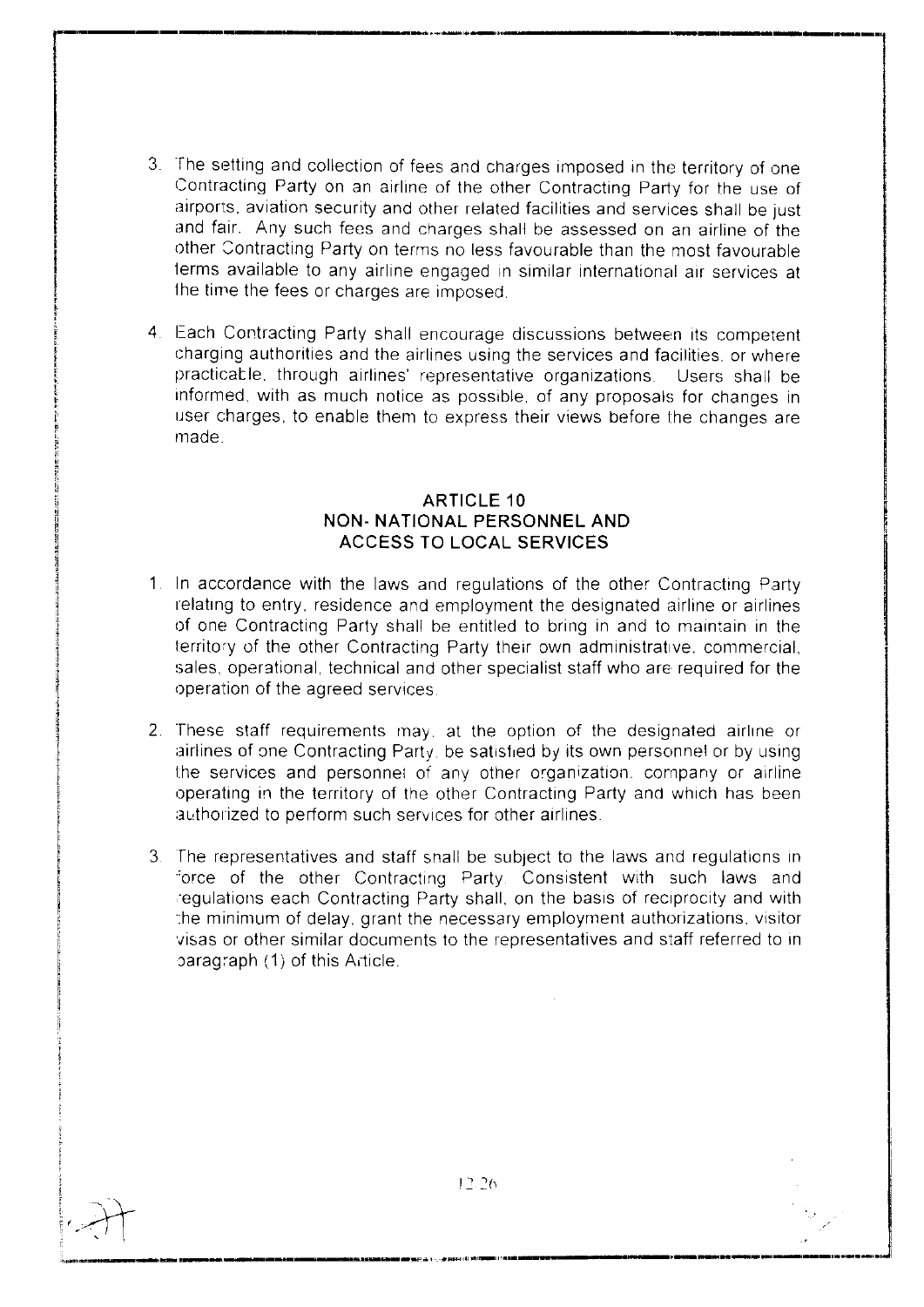# **ARTICLE 11 CURRENCY CONVERSION AND REMITTANCE OF EARNINGS**

- 1. Each designated airline(s) shall have the right to sell and issue its own transportation documents in the territory of the other Contracting Party through its sales offices and, at its discretion, through its agents. Such airlines shall have the right to sell such transportation, and any person shall be free to purchase such transportation in any convertible currency and/or in local currency.
- 2. Each designated airline(s) shall have the right to convert and remit to its country, on demand, at the official rate of exchange, the excess of receipts over expenditures achieved in connection with the carriage of traffic. In the absence of appropriate provisions of a payments agreement between the Contracting Parties, the above mentioned transfer shall be made in convertible currencies and in accordance with the national laws and foreign exchange regulations applicable.
- 3. The conversion and remittance of such revenues shall be permitted without restriction at the rate of exchange applicable to current transactions which is in effect at the time such revenues are presented for conversion and remittance, and shall not be subject to any charges except those normally made by banks for carrying out such conversion and remittance.
- 4. The designated airline(s) of each Contracting Party shall have the right at their discretion to pay for local expenses, including purchases of fuel, in the territory of the other Contracting Party in local currency or, provided this accords with local currency regulations, in freely convertible currencies.

# **ARTICLE 12** MUTUAL RECOGNITION OF CERTIFICATES AND LICENCES

1. Certificates of airworthiness, certificates of competency and licenses, issued or rendered valid by one Contracting Party and still in force shall be recognized as valid by the other Contracting Party for the purpose of operating the agreed services on the specified routes provided that the requirements under which such certificates or licenses were issued or rendered valid are equal to or above the minimum standards which are or may be established pursuant to the Convention. However, each Contracting Party reserves the right to refuse to recognize, for the purpose of flights above its own territory, certificates of competency and licenses granted to its own nationals or rendered valid for them by the other Contracting Party or any other State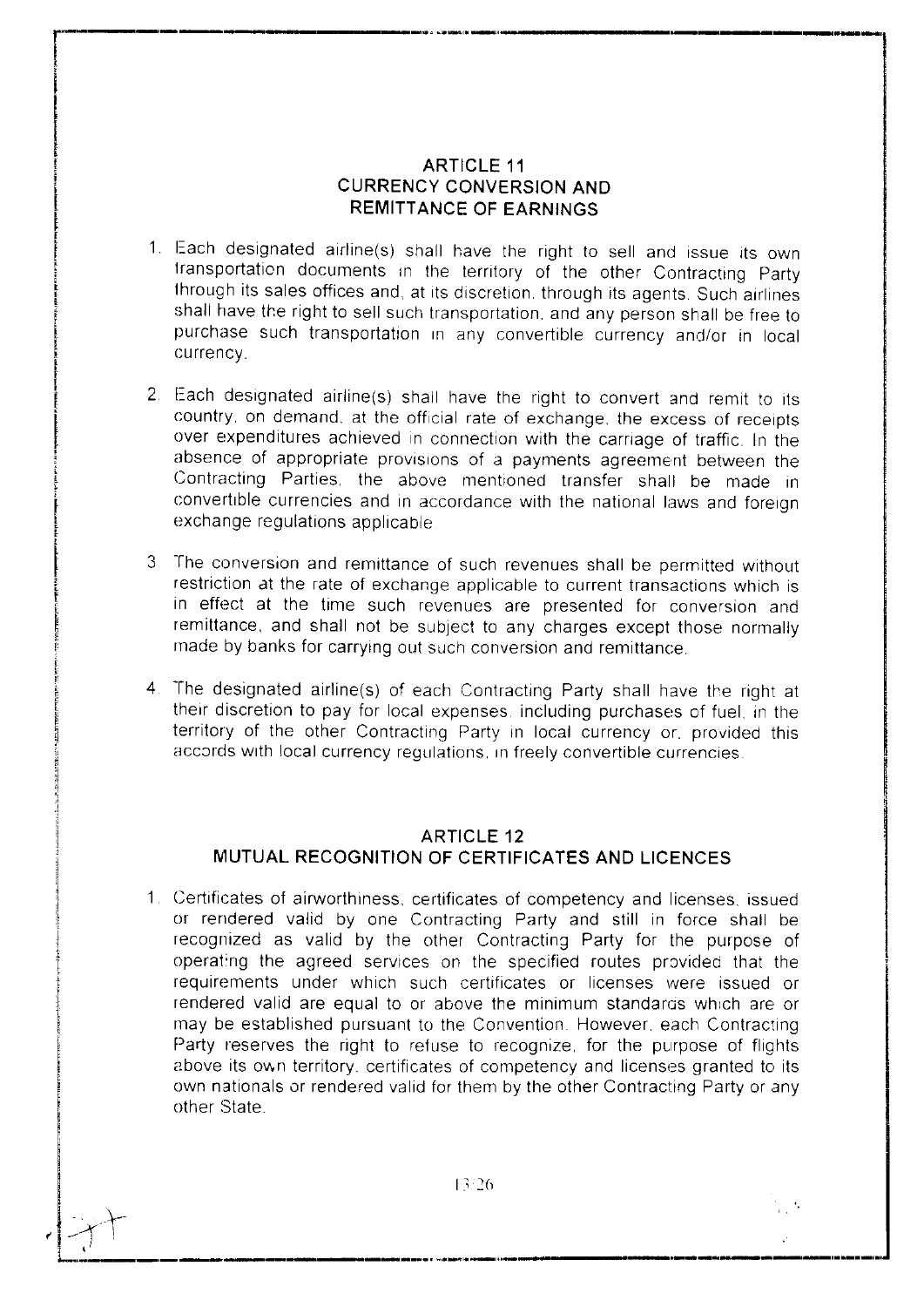2. If the privileges or conditions of the licenses or certificates referred to in paragraph (1) above, issued by the aeronautical authorities of one Contracting Party to any person or designated airline or in respect of an aircraft used in the operation of the agreed services, should permit a difference from the minimum standards established under the Convention. and which difference has been filed with the International Civil Aviation Organization (ICAO), the other Contracting Party may request consultations between the aeronautical authorities with a view to clarifying the practice in question. Failure to reach satisfactory agreement shall constitute grounds for the application of Article 4 (Revocation or Suspension of Operating Authorization) of this Agreement.

# **ARTICLE 13 AVIATION SAFETY**

- 1. Each Contracting Party may request consultations at any time concerning safety standards in any area relating to aeronautical facilities and services, to aircrew, aircraft or their operation adopted by the other Contracting Party. Such consultations shall take piace within thirty (30) days of that request.
- 2. If, following such consultations, one Contracting Party finds that the other Contracting Party does not effectively maintain and administer, in the aspects mentioned in paragraph 1 of this Article, safety standards in any such area that are at least equal to the minimum standards established at that time pursuant to the Convention, the first Contracting Party shall notify the other Contracting Party of those findings and the steps considered necessary to conform with those minimum ICAO standards, and that other Contracting Party shall take appropriate corrective action within an agreed period. Failure to take appropriate action within the agreed period shall be grounds for the application of Article 4 (Revocation, Suspension or Limitations of Authorization) of this Agreement
- 3. Notwithstanding the obligations mentioned in Article 16 of the Convention, it is agreed that any aircraft operated by or on behalf of the airline of one Contracting Party on services to or from the territory of the State of the other Contracting Party may, while within the territory of the State of the other Contracting Party, be made subject of an examination (in this Article called "ramp inspection"), without unreasonable delay. This would be an inspection by the authorized representatives of the other Contracting Party on board and around the aircraft. However the obligations mentioned in Article 33 of the Convention, the objective of this inspection will be to check both the validity of the aircraft documents and those of its crew and the apparent condition of the aircraft and its equipment, in accordance with the established effective norms on the basis of the Convention.

 $14.26$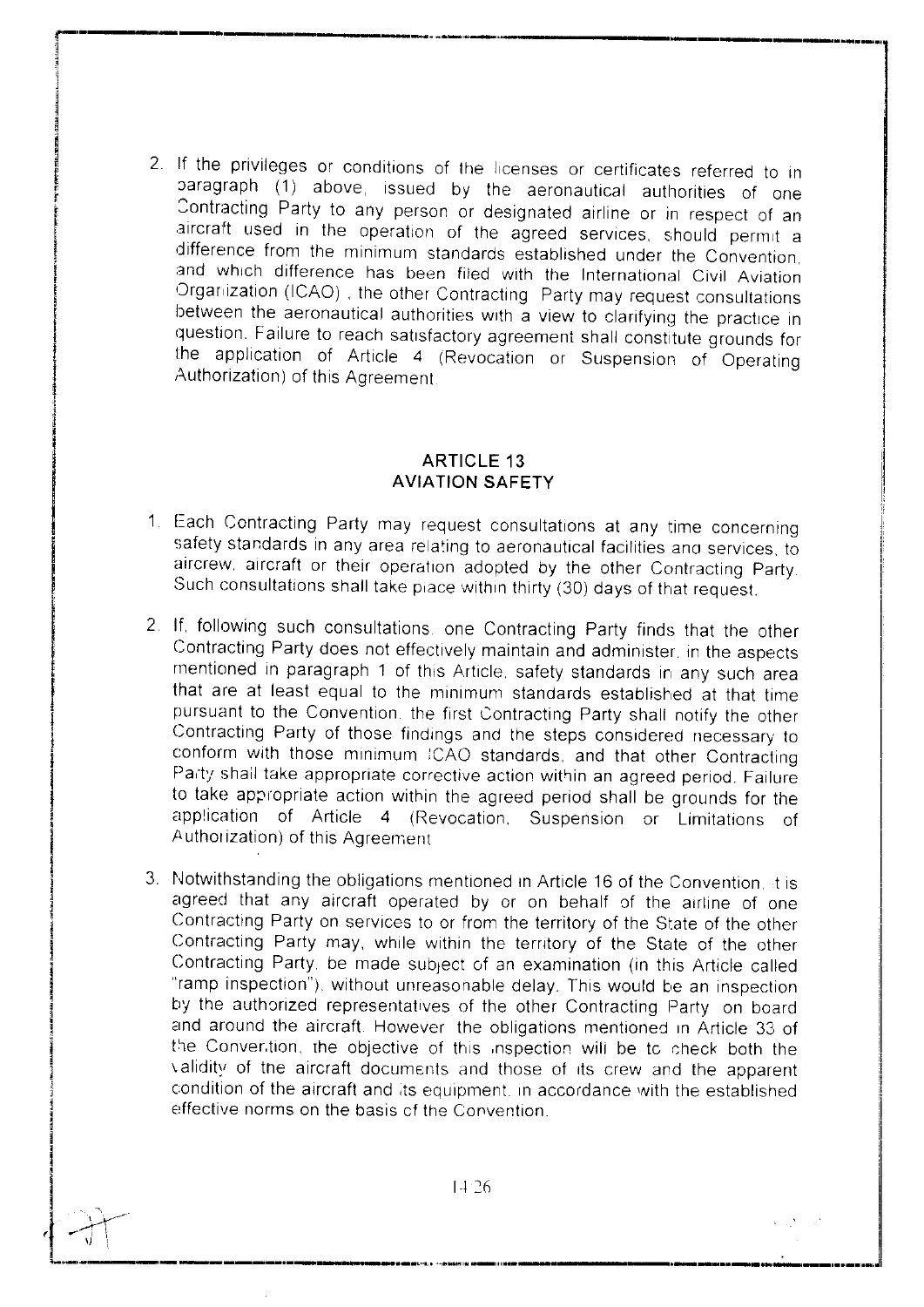- 4. If any such ramp inspection or series of ramp inspections gives rise to:
	- a) serious concerns that an agroraft or the operation of an aircraft does not comply with the minimum standards established at that time pursuant to the Convention. or
	- b) serious concerns that there is a lack of effective maintenance and administration of safety standards established at that time pursuant to the Convention.

the Contracting Party carrying out the Inspection shall, for the purposes of Article 33 of the Convention, be free to conclude that the requirements under which the certificate or licenses in respect of that aircraft or in respect of the crew of that aircraft had been issued or rendered valid, or that the requlrements under which that aircraft rs operated. are not equal to or above the minimum standards established pursuant to the Convention.

- 5. In the event that access for the purpose of undertaking a ramp inspection of an aircraft operated by the designated airline of a Contracting partv in accordance with paragraph (3) above is denied by the representative of that airline, the other Contracting Party shall be free to infer that serious concerns cf the type referred to in paragraph (4) above arise and draw the conclusrons referred in that paragraph.
- 6. Each Party reserves the right to suspend or vary the operating authorization of the airline of the other Contracting Party immediately in the case the first Contracting Party concludes, whether as a result of a ramp inspection, the denia of an access to a ramp inspection or a series of ramp inspection, consultation or otherwise, that immediate action is essential to the safety of an airline operation.
- Any aotion by one Contracting Party in accordance with paragraphs (2) or (6) above shall be discontinued once the basis for the taking of that action ceases to exist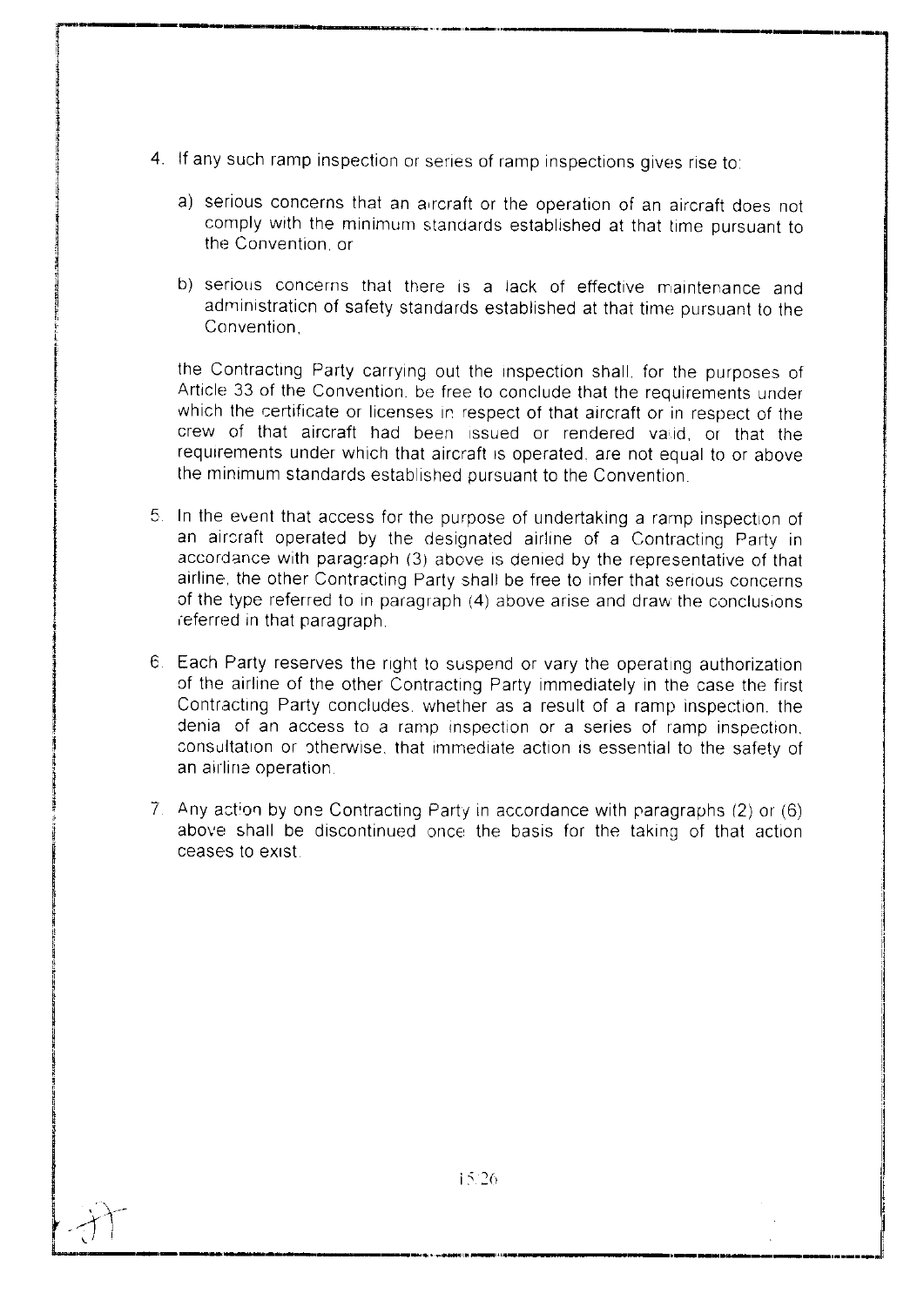# **ARTICLE 14 AVIATION SECURITY**

- 1. Consistent with their rights and obligations under international law, the Contracting Parties reaffirm that their obligation to each other to protect the security of civil aviation against acts of unlawful interference forms an integral part of this Agreement. Without limiting the generality of their rights and obligations under international law, the Contracting Parties shall in particular act in conformity with the provisions of the Convention on Offenses and Certain Other Acts Committed on Board Aircraft, signed at Tokyo on 14 September 1963, the Convention for the Suppression of Unlawful Seizure of Aircraft. signed at the Hague on 16 December 1970, the Convention for the Suppression of Unlawful Acts Against the Safety of Civil Aviation, signed at Montreal on 23 September 1971 and Protocol for the Suppression of Unlawful Acts of Violence at Airports serving International Civil Aviation, signed at Montreal on 24 February 1988 or the Convention on the Marking of Plastic Explosives for the Purpose of Detection done at Montreal on 1 March 1991 or any other Convention on aviation security to which the Contracting Parties are parties
- 2. Upon request, the Contracting Parties shall provide all necessary assistance to each otner to prevent acts of unlawful seizure of civil aircraft and other unlawful acts against the safety of such aircraft, their passengers and crew, of airports and air navigation facilities, and to address any other threat to the security of civil aviation.
- 3. The Contracting Parties, in their mutual relations, shall act in conformity with all aviation security standards and appropriate recommended practices established by ICAO and designated as Annexes to the Convention on International Civil Aviation to the extent that such security provisions are applicable to the Contracting Parties. They shall require that operators of aircraft of their registry or operators of aircraft who have their principal place cf business or permanent residence in their territory and the operators of airports in their territory act in conformity with such aviation security provisions as are applicable to the Contracting Parties. Accordingly each Contracting Party shall advise the other Contracting Party of any difference between its national regulations and practices and the aviation security standards of the Annexes referred to above. Either Contracting Party may request immediate consultations with the other Contracting Party at any time to discuss any such differences which shall be held in accordance with paragraph 2 of Article 24 (Consultations and Amendment) of this Agreement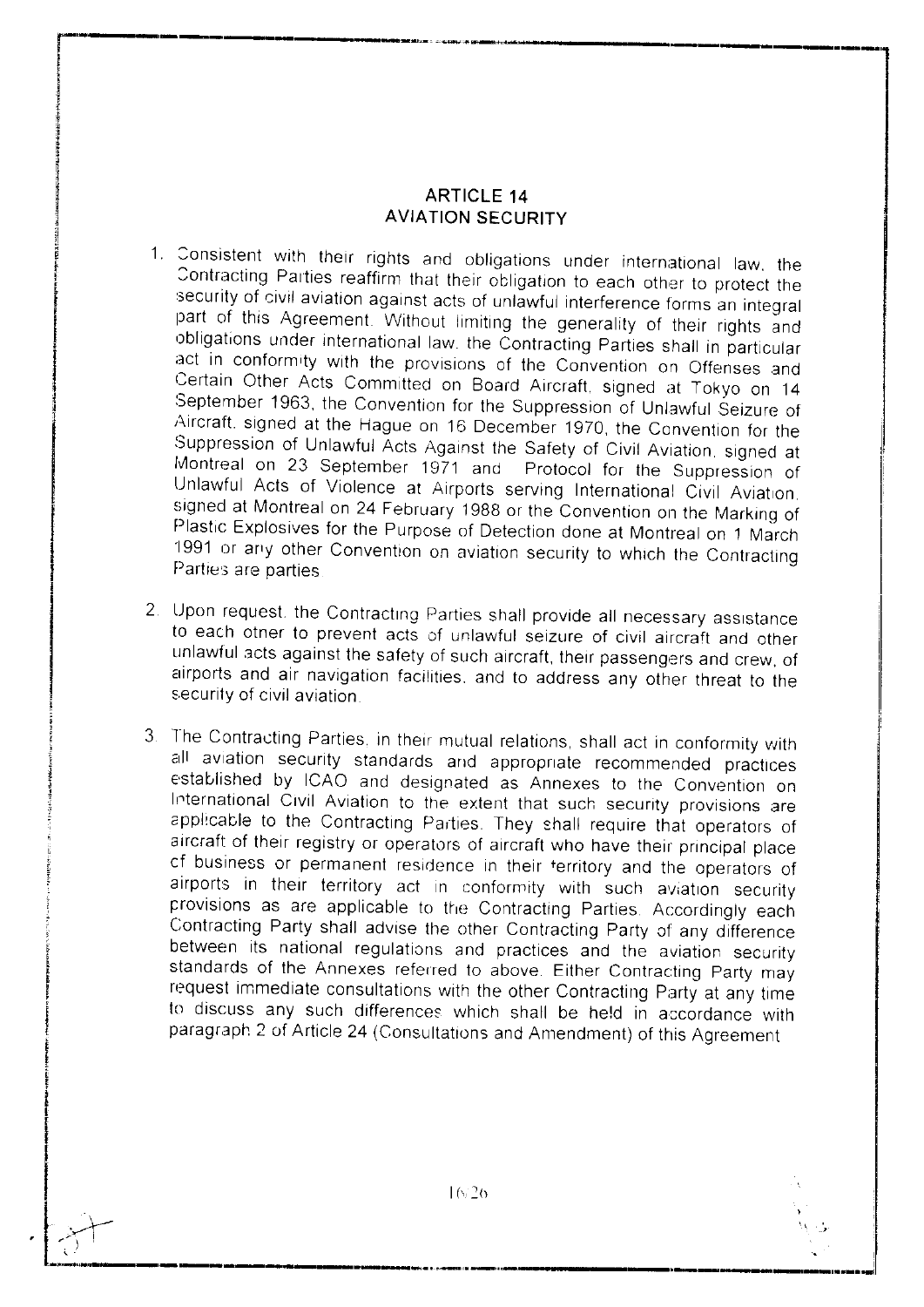- 4. Each Contracting Party agrees that such operators of aircraft may be required to observe the aviation security provisions referred to in paragraph (3) above required by the other Contracting Party for entry into, departure from, or while within the territory of that other Contracting Party. Each Contracting Party shall secure that adequate measures are effectively applied within its territory to protect the aircraft and to inspect passengers, crew, carry-on items, and baggage. cargo and aircraft stores prior to and during boarding or loading.<br>Each Contracting Party shall also give sympathetic consideration to any request from the other Contracting Party for reasonable special security measures to meet a particular threat.
- 5. When an incident or threat of an incident of unlawful seizure of civil aircraft or other unlawful acts against the safety of such aircraft. their passengers and crew, airports or air navigation facilities occurs, the Contracting Parties shall assist each other by facilitating communications and other appropriate measures intended to terminate rapidly and safely such incident or threat thereof, with minimum risk to life.
- 6. Each Contracting Party shall take such measures, as it may find practicable.  $\blacksquare$ 10 ensure that an aircraft subject to an act of unlawful seizure or other acts of unlawful interference, which has landed in the territory of the respective State is detained on the ground unless its departure is necessitated by the overriding duty to protect human life. Wherever practicable, such measures shall be taken on the basis of mutual consultations.

#### ARTICLE 15 SECURITY OF TRAVEL DOCUMENTS

- 1. Each Contracting Party agrees to adopt measures to ensure the security of their passports and other travel documents.
- 2. In this regard, each Contracting Party agrees to establish controls on the lawful creation, issuance, verification and use of passports and other travel documents and identity documents issued by, or on behalf of, that Contracting Party.
- 3. Each Contracting Party also agrees to establish or improve procedures to ensure that travel and identity documents issued by it are of such quality that they cannot easily be misused and cannot readily be unlawfully altered, replrcated or issued.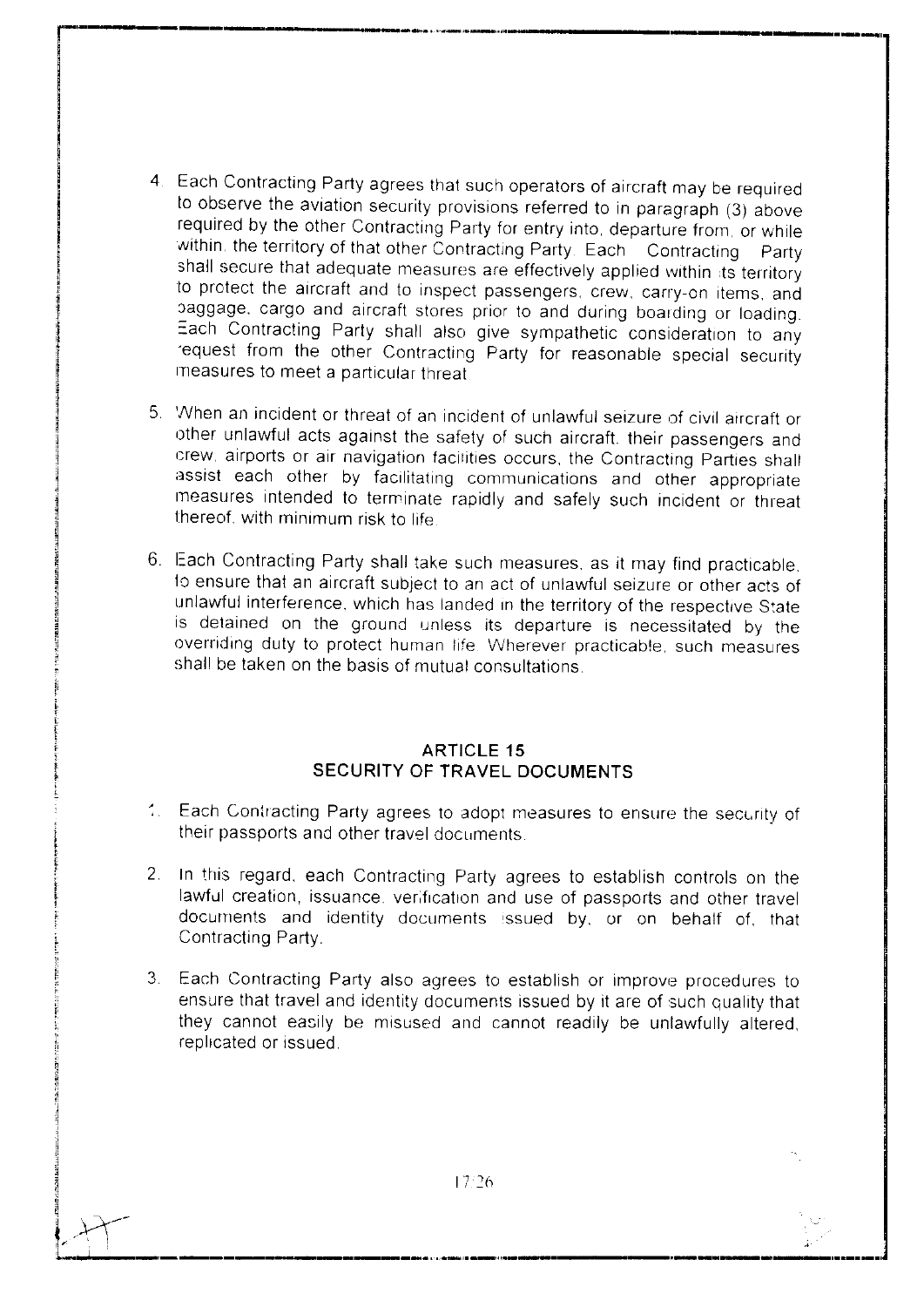- 4. Pursuant to the objective above, each Contracting Party shall issue their passports and other travel documents in accordance with ICAO Doc 9303, Machine Readable Travel Documents: Part 1-Machine Readable Passports. Part2- Machine Readable Visas. and/or Part3- Size 1 and Size2 Machine Readable Official Travel Documents.
- 5. Each Contracting Party further agrees to exchange operational information regarding forged or counterfeit travel documents, and to cooperate with the other to strengthen resistance to travel document fraud, including the forgery or counterfeiting of travel documents, the use of forged or counterfeit travel documents, the use of valid travel documents by imposters, the misuse of authentic travel documents by rightful holders in furtherance of the commission of an offence, the use of expired or revoked travel documents, and the use of fraudulently obtained travel documents.

# **ARTICLE 16 COMPUTER RESERVATION SYSTEMS (CRS)**

Each Contracting Party shall apply the ICAO Code of Conduct for the Regulation and Operation of Computer Reservation Systems within its territory.

# **ARTICLE 17 BAN ON SMOKING**

- 1. Each Contracting Party shall prohibit or cause their airlines to prohibit smoking on all flights carrying passengers operated by its airlines between the territories of the Contracting Parties. This prohibition shall apply to all locations within the aircraft and shall be in effect from the time an aircraft commences enplanement of passengers to the time deplanement of passengers is completed.
- 2. Each Contracting Party shall take all measures that it considers reasonable to secure compliance by its airlines and by their passengers and crew members within the provisions of this Article, including the imposition of appropriate penalties for non-compliance.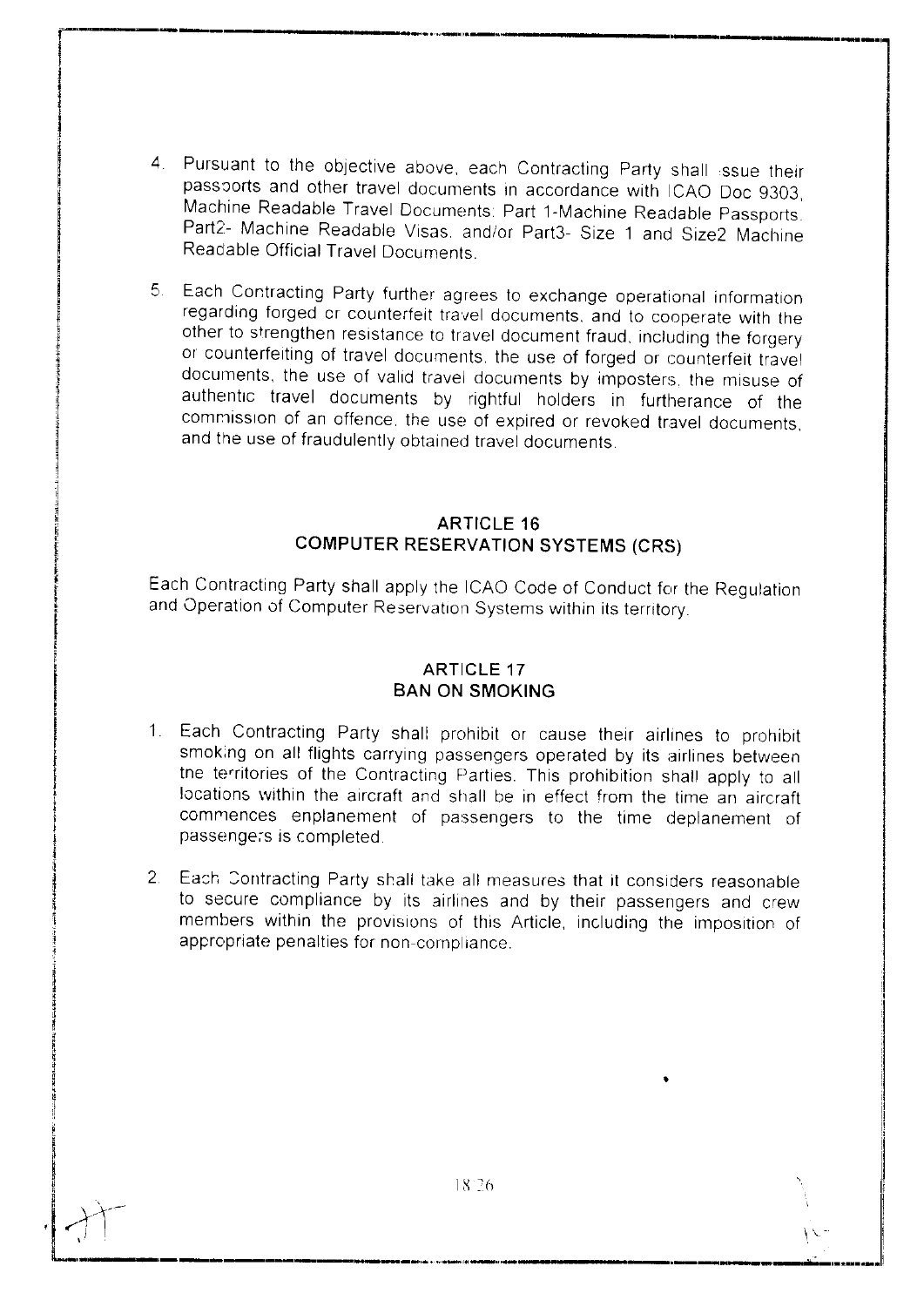# **ARTICLE 18 ENVIRONMENTAL PROTECTION**

The Contracting Parties support the need to protect the environment by promoting the sustainable development of aviation. The Contracting Parties agree with regard to operations between their respective territories to comply with the ICAO Standards and Recommended Practices (SARPs) of Annex and the existing ICAO policy and guidance on environmental protection.

#### **ARTICLE 19** APPLICABILITY TO CHARTER/NON SCHEDULED FLIGHTS

- $1<sub>1</sub>$ The provisions set out in Articles 23 Application of Laws and Regulations, 13 Aviation Safety. 12 Mutual Recognition of Certificates and Licenses, 14 Aviation Security, 7 Taxes. Customs Duties and Other Charges, 22 Statistics, 9 User Charges, 10 Non-National Personnel and Access to Local Services. 11 Currency Conversion and Remittance of Earnings, and 24 Consultations and Amendment of this Agreement apply as well to charters and other non-scheduled flignts operated by the air carriers of one Contracting Party into or from the territory of the other Contracting Party and to the air carriers operating such flights.
- The provisions of paragraph 1 of this Article shall not affect national laws  $2<sub>1</sub>$ and regulations governing the authorization of charter or non-scheduled flights or the conduct of air carriers or other parties involved in the organization of such operations.

# **ARTICLE 20 LEASING**

- Either Contracting Party may prevent the use of leased aircraft for services  $\mathbf{1}$ . under this Agreement which does not comply with Articles 13 (Aviation Safety) and 14 (Aviation Security) of this Agreement.
- $2<sub>1</sub>$ Subject to paragraph 1 above, the designated airlines of each Contracting Party may use aircraft leased from any company, including other airlines. provided that this would not result in a lesser airline exercising traffic rights it does not have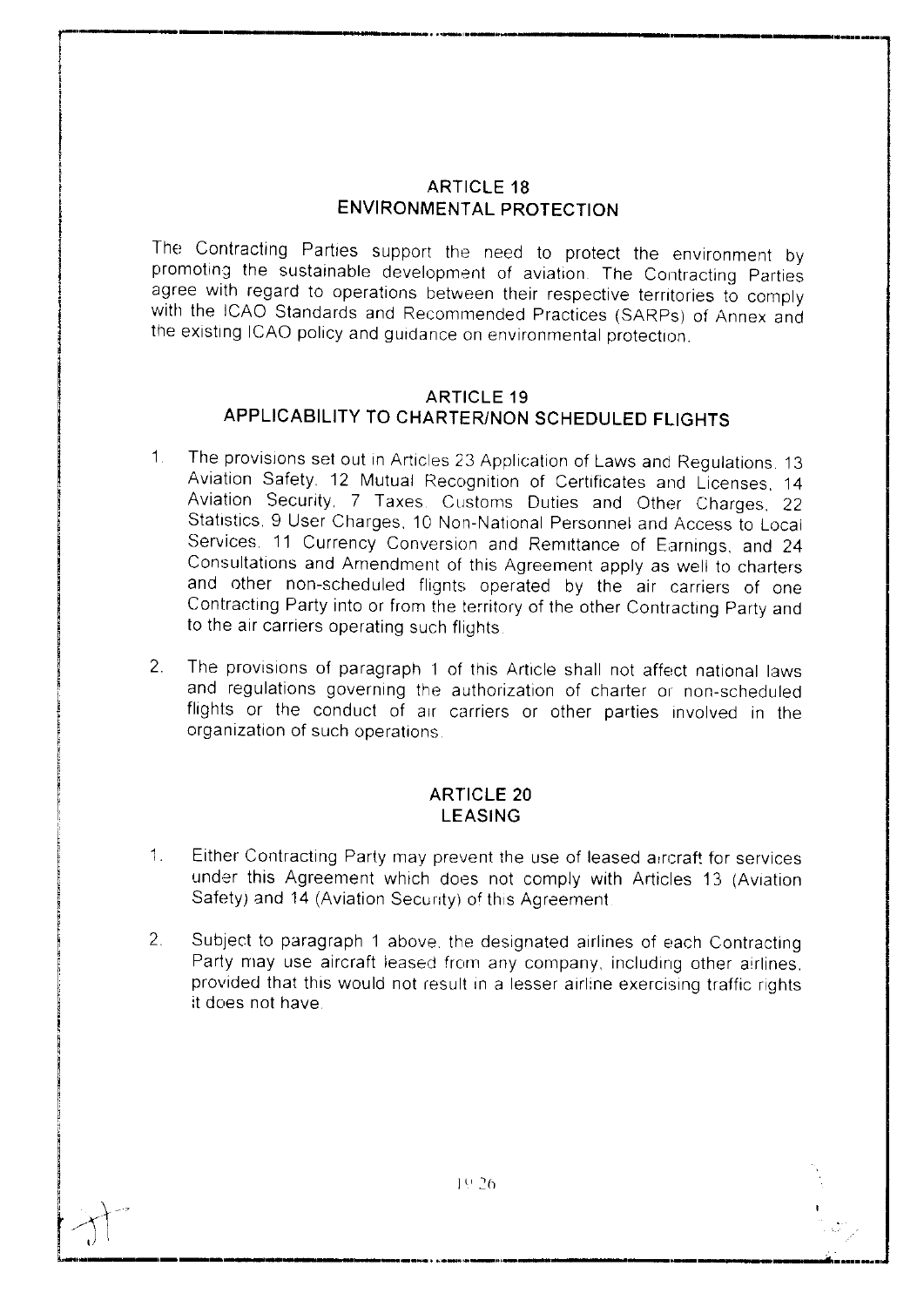# **ARTICLE 21** FLIGHT SCHEDULE SUBMISSION

- $\mathbf{1}$ The designated airline(s) of each Contracting Party shall submit its envisaged flight schedules for approval to the aeronautical authorities of the other Contracting Party on each schedule period (summer and winter) at least thirty (30) days prior to the operation of the agreed services.
- $2<sup>1</sup>$ For supplementary flights which the designated airline of one Contracting Party wishes to operate on the agreed services outside the approved flight schedule, that airline has to request prior permission from the aeronautical authorities of the other Contracting Party. Such requests shall be submitted in accordance with the national laws and regulations of the Contracting Parties. The same procedure shall be applied to any modification thereof.

#### **ARTICLE 22 STATISTICS**

The aeronautical authorities of either Contracting Party shall supply to the aeronautical authorities of the other Contracting Party at their request, such periodic or other statements of statistics as may be reasonably required for the purpose of reviewing the capacity provided on the agreed services by the des gnated airlines of the first Contracting Party. Such statements shall include all information required to determine the amount of traffic carried by that airline on the agreed services and the origins and destinations of such traffic

# **ARTICLE 23** APPLICATION OF NATIONAL LAWS AND REGULATIONS

- 1. The laws and the regulations of a Contracting Party relating to the entry into. sojourn in or departure from its territory of aircraft engaged in international air services, or to the operation and navigation of such aircraft or flights of such aircraft over that territory shall be applied to aircraft of the airline designated by the other Contracting Party.
- 2. The laws and the regulations of one Contracting Party governing entry into. sojourn in or departure from its territory of passengers, crew, baggage or cargo, including mail, such as formalities relating to entry, exit, clerance, emigration and immigration, aviation security, passports, customs, currency, postal health and quarantine shall be complied with by or on behalf of such passengers, crew, baggage cargo or mail carried by the aircraft of the designated airlines of the other Contracting Party while they are within the said territory.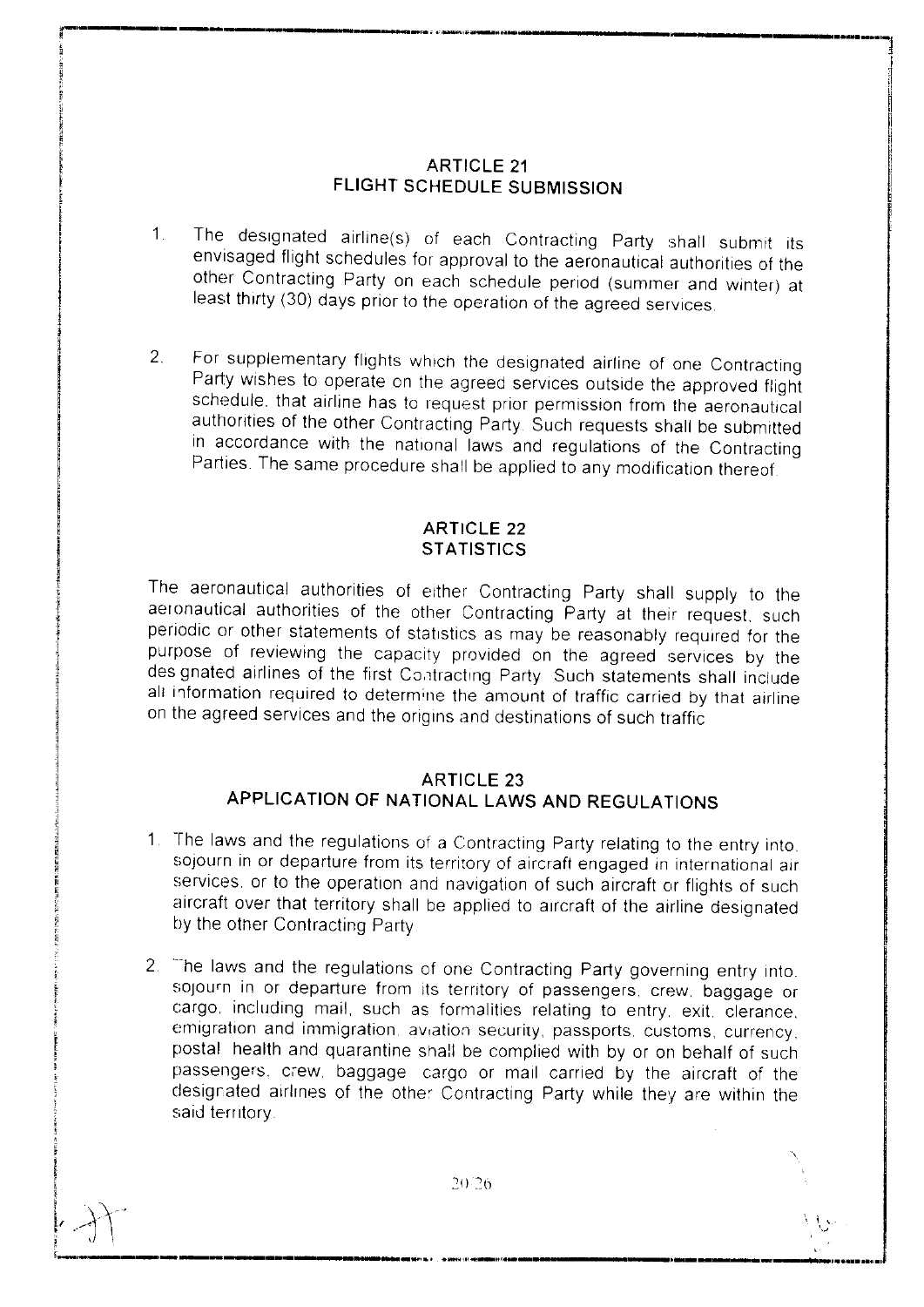3. Each Contracting Party shall, upon request of the other Contracting Party. supply the copies of the relevant laws, regulations and procedures referred to in this Agreement.

# ARTICLE 24 CONSULTATIONS AND AMENDMENT

- 1. In a spirit of close co-operation, the Aeronautical Authorities of the Contracting Parties shall consult each other from time to time with a view to the implementation, interpretation, application or amendment of this Agreement and the Annexes thereto.
- 2. Should one Contracting Party request consultations with a view to modify this Agreement or its Annexes, such consultations shall begin at the earliest possible date but not later than sixty (60) days from the date the other Contracting Party receives the written request, unless otherwise agreed by the Contracting Parties. Such consultations may be conducted through discussion or by correspondence. Each Contracting Party shall prepare and present during such consultations relevant evidence in support of its position in order to facilitate rational and economic decisions to be taken.
- 3. If either of the Contracting Parties considers it desirable to amend any provision of this Agreement. such modification enters into force when the Contracting Parties will have notified to each other the fulfillment of their constitutional procedures.
- 4 Amendments to the Annexes may be made by direct agreement between the aeron authorities of the Contracting Parties. They shall be app ied provisionally from the date they have been agreed upon and enter into force when confirmed by an exchange of diplomatic notes.

# ARTICLE 25 SETTLEMENT OF DISPUTES

1 lt any dispute arises between the contracting parties relating to the interpretation or application of this Agreement, the Contracting Parties shall in the first place endeavor to settle their dispute by negotiations between Aeronautical .Authorities of the States of both Contracting Parties.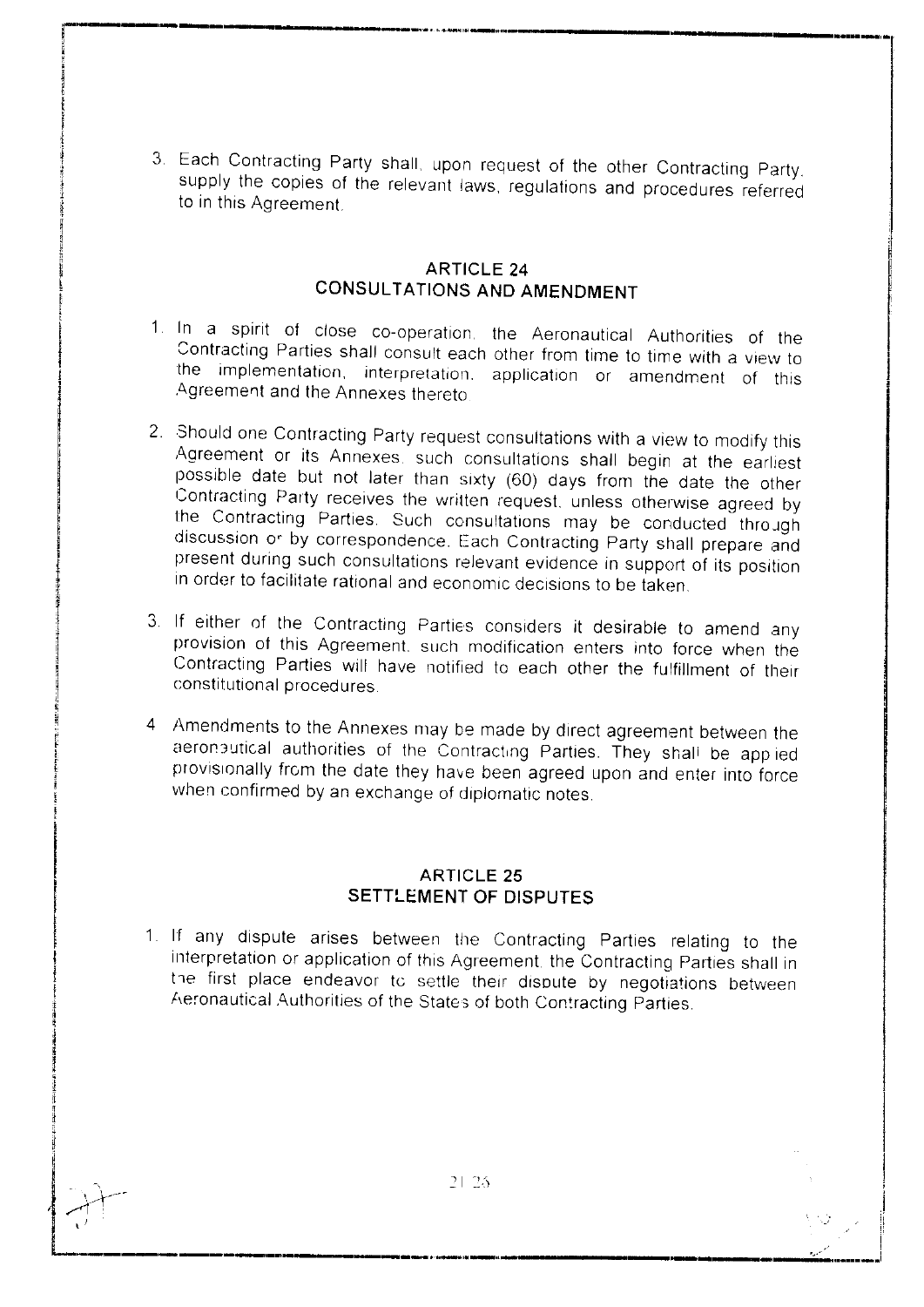- 2. If the said Aeronautical Authorities fail to reach a settlement by negotiation, the dispute shall be settled through diplomatic channels.
- 3. If the Contracting Parties fail to reach a settlement pursuant to paragraphs (1) and (2) above, either Contracting Party may in accordance with its relevant laws and regulations refer the dispute to an arbitral tribunal of three arbitrators, one to be named by each Contracting Party and the third arbitrator, who shall be the umpire to be agreed upon by the two arbitrators so chosen, provided that such arbitrator shall not be a national of the State either Contracting Party and shall be a national of a State having diplomatic relations with each of the Contracting parties at the time of appointment.

Each Contracting Party shall nominate its arbitrator within a period of sixty (60) days from the date of receipt. through registered mail. of a notice of arbitration. The umpire shall be appointed within a further period of sixty  $(60)$ days following the appointment of the arbitrator by each of the Contractinq Parties.

If a Contracting Party fails to nominate its arbitrator within the specified period or in case the chosen arbitrators fail to agree on the umpire within the mentioned period, each Contracting Party may request the President of the Council of ICAO to appoint the umpire or the arbitrator representing the Party in default, as the case may require.

- 4. The Vice-President or a senior member of the ICAO Council, not being a national of either of the Contracting Parties, as the case may be, shall replace the President of ICAO in its arbitral duties, as mentioned in paragraph (3) of this Article, in case of absence or incompetence of the latter.
- 5. The arbitral tribunal shall determine its procedures and the place of arbitration subject to provisions agreed upon between the Contracting Parties.
- 6. The decisions of the arbitral tribunal shall be final and binding upon the Contracting Parties to the dispute.
- 7. If either Contracting Party or the designated airline of either Contracting Party. fails to comply with the decision given under paragraph (2) of this Article, the other Contracting Party may limit, suspend or revoke any rights or privileges which have been granted by virtue of this Agreement to the Contracting Party n default.
- 8. Each Contracting Party shall bear the expenses of its owri arbitrator.The experses of the umpire, including his/her fees and any expenses incurred by iCAO in connection with the appointment of the umpire and/or the arbitrator of the Party in default as referred to in paragraph (3) of this Article shall be shared equally by the Contracting Parties.

 $22.26$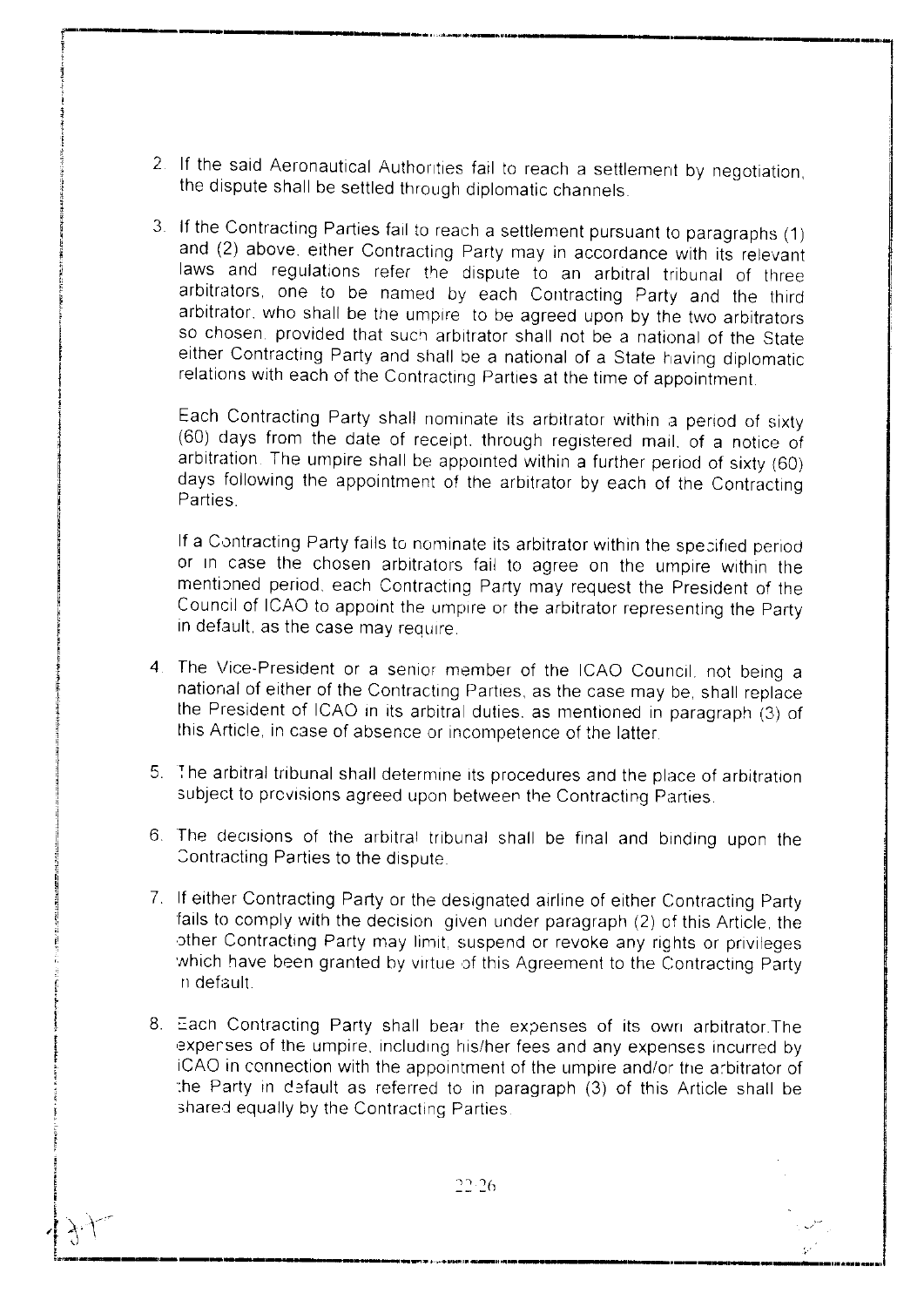9. Pending the submission to arbitration and there after until the arbitral tribunal publishes its award, the Contracting Parties shall, except in the event of termination, continue to perform all their obligations under this Agreement without prejudice to a final adjustment in accordance with the said award.

#### **ARTICLE 26 REGISTRATION**

This Agreement, its Annexes and all amendments thereto shall be registered with ICAO.

#### **ARTICLE 27** MULTILATERAL AGREEMENTS

In the event of conclusion of a multilateral convention or agreement concerning air transport to which both Contracting Parties adhere, this Agreement shall be modified to conform with the provisions of such convention or agreement

#### **ARTICLE 28 TITLES**

Titles are inserted in this Agreement at the head of each Article for the purpose of reference and convenience and in no way define limit, or describe the scope or intent of this Agreement.

# **ARTICLE 29 VALIDITY and TERMINATION**

This Agreement is concluded for an unlimited period of time.

Either Contracting Party may at any time give notice to the other Contracting Party of its decision to terminate this Agreement; such notice shall simultaneously be communicated to ICAO.

In such case, the Agreement shall terminate twelve (12) months after the date of rece pt of the notice by the other Contracting Party unless the notice to terminate is withdrawn by mutual agreement before the expiry of this period. In the absence of acknowledgement of receipt by the other Contracting Party, the notice shall be deemed to have been received fourteen (14) working days after the date on which ICAO will have received communication thereof.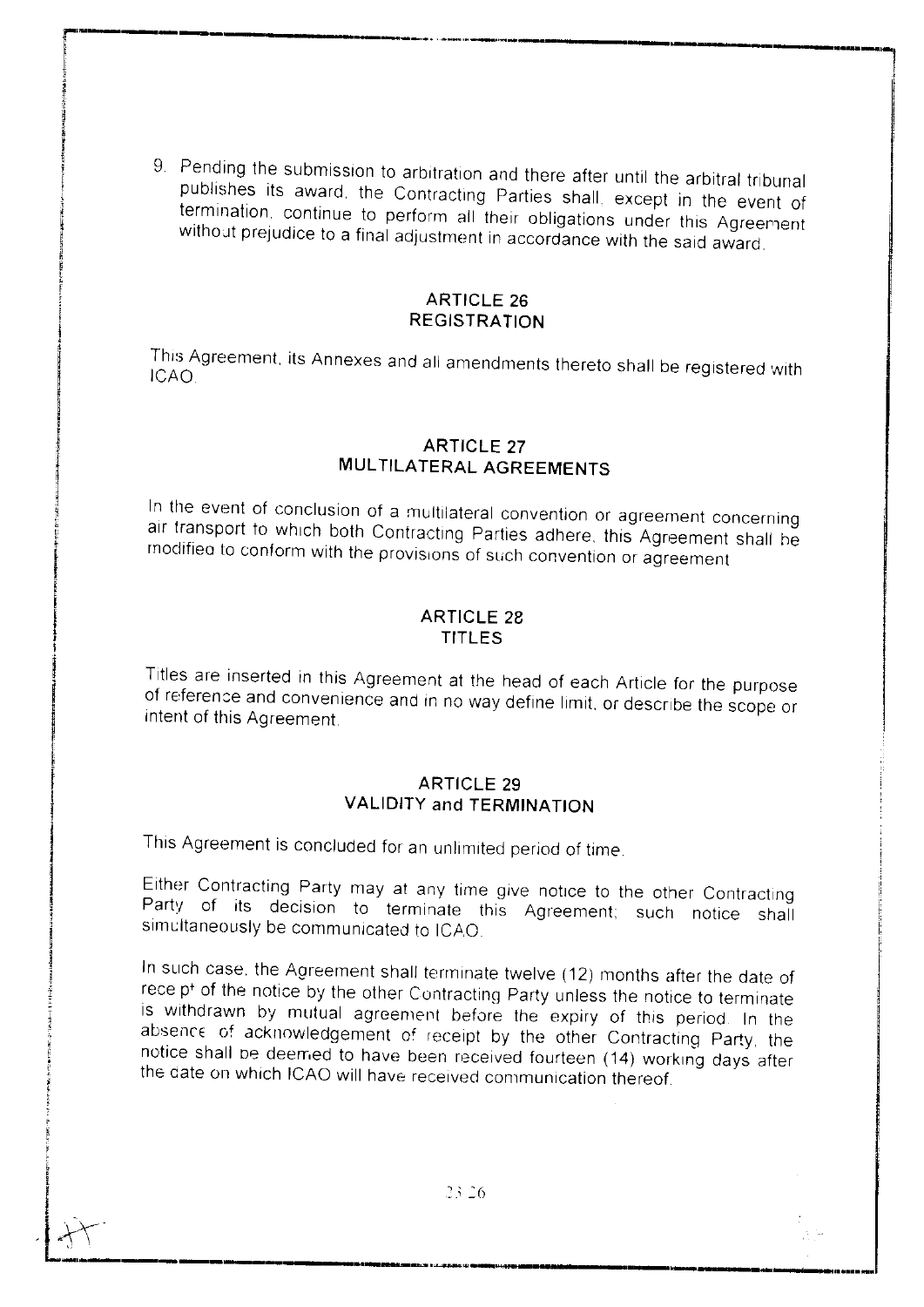### **ARTICLE 30 ENTRY INTO FORCE**

This Agreement shall enter into force when the Contracting Parties will have notified to each other the fulfillment of their legal formalities with regard to the conclusion and the entering into force of international agreements.

In witness thereof, the undersigned plenipotentiaries, being duly authorized thereto by their respective Governments, have signed this Agreement comprising thirty (30) Articles and two (2) Annexes and have affixed thereto their seals.

Done at İzmir Turkey, this 31<sup>st</sup> day of May, the year 2012 in duplicate, in the Turkish, Arabic and English languages, all texts being equally authenticated. In case of any divergence of implementation, interpretation or application, the English text shall prevail.

FOR THE GOVERNMENT OF THE REPUBLIC OF TURKEY

**Bilal EKSİ** 

Director General of DGCA Turkey

# FOR THE GOVERNMENT OF ISLAMIC REPUBLIC OF **MAURITANIA**

 $\mathcal{L}^{\text{max}}_{\text{max}}$ 

Aboubekrine Seddigh OULD **MOHAMED EL HACEN** Director Géneral of National Civil Aviation Agency of Mauritania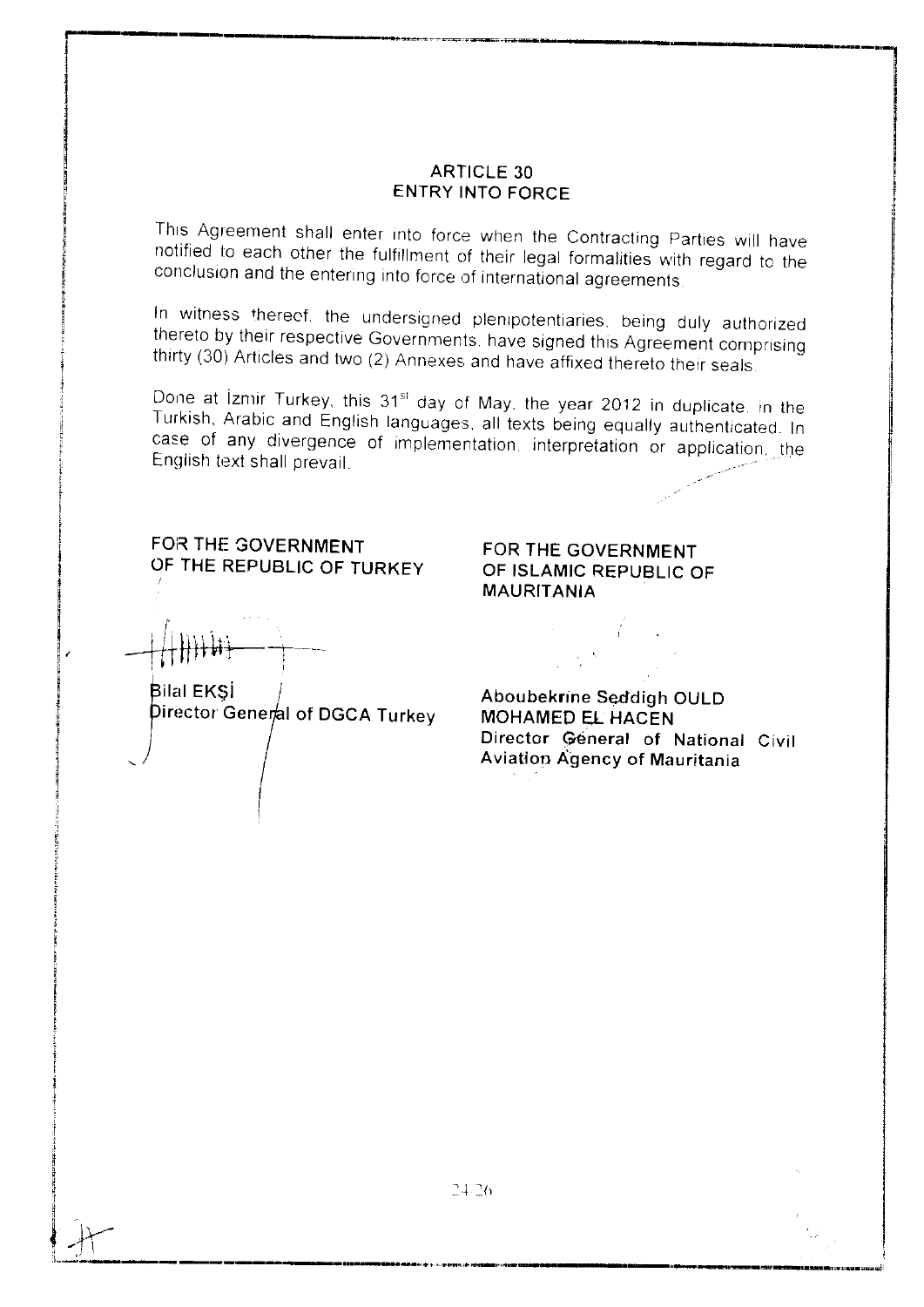# ANNEX<sub>I</sub> ROUTE SCHEDULE

1. The airlines designated by the Republic of Turkey shall be entitled to operate air services in both directions as follows:

| From             | Intermediate Points | $\sqrt{2}$                                                        | Beyond Points |
|------------------|---------------------|-------------------------------------------------------------------|---------------|
| Points in Turkey | Any points $(*)$    | Nouakchott and a Any points (*)<br>point to be specified<br>later |               |

2 The airlines designated by Islamic Republic of Mauritania shall be entitled to operate air services in both directions as follows:

| From                                  | Intermediate Points | ിറ                                                 | Beyond Points |
|---------------------------------------|---------------------|----------------------------------------------------|---------------|
| Foints in Mauritania Any points $(')$ |                     | Two points to be Any points (*)<br>specified later |               |

Notes:

(1) The intermediate points and beyond points on the above routes, and 5th freedom traffic rights which may be exercised at such points by the designated airlines, shall be jointly determined between the aeronautical authorities of both **Contracting Parties** 

(\*) Intermediate and beyond points may be omitted by the designated airline(s) on any or all flights at their discretion provided that such services on this route shall start and terminate in the territory of the Contracting Party designating the airline.